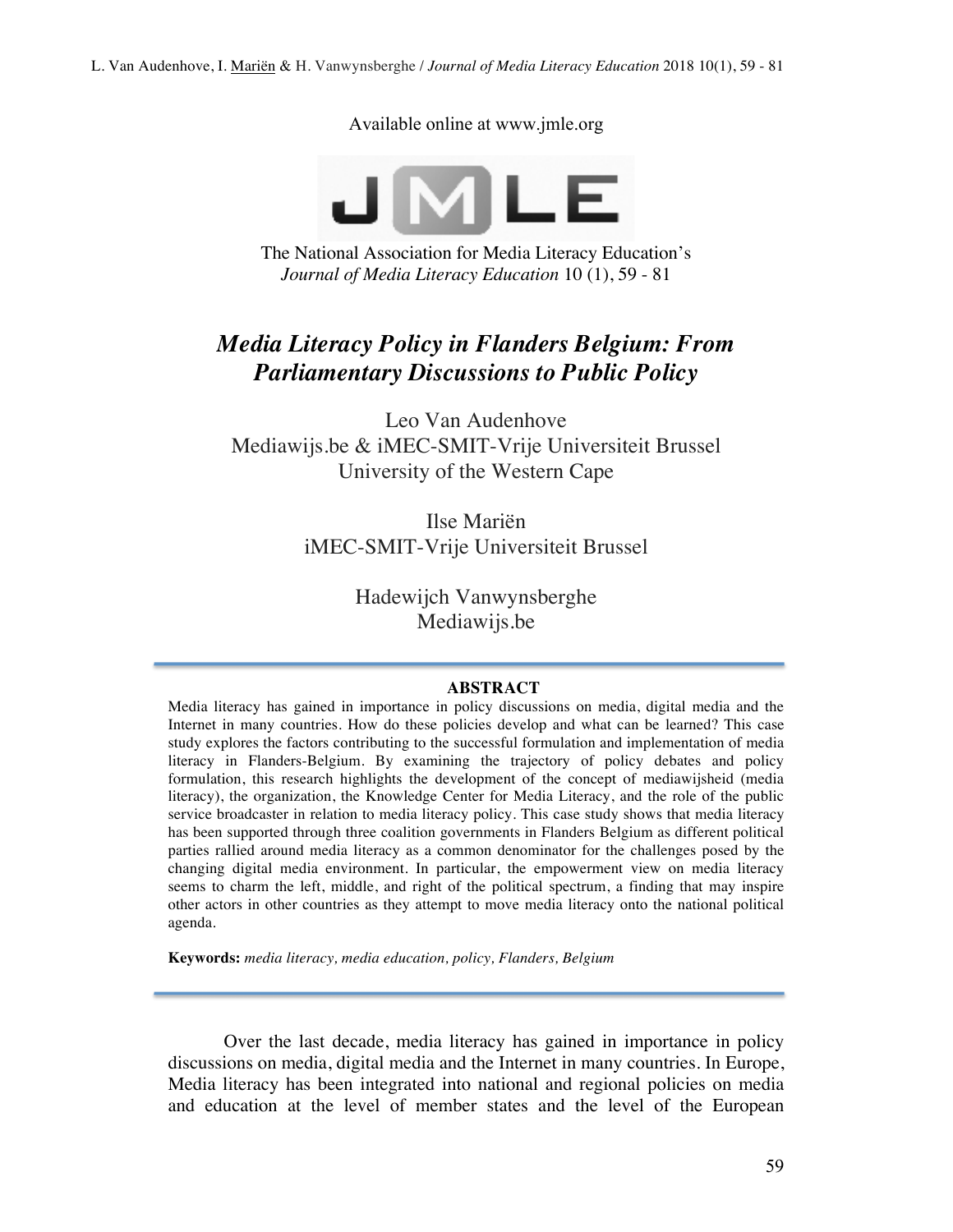Commission. New organizations have been set up to promote aspects of media literacy such as Mediawijzer.net in the Netherlands or the Knowledge Center for Media Literacy (mediawijs.be) in Flanders/Belgium. Existing institutions have seen their mandate renewed or broadened to include aspects of (digital) media literacy such as OFCOM in the UK, the Bayerische Landeszentrale für Neue Medien (Bavarian Regulatory Authority for New Media) in Bavaria – Germany or the Agencija za elektronicke medije (Agency for Electronic Media) in Croatia.

As occurs so often (apart from the case of the United Kingdom), very little is known on how the different EU member states—or regional states for the federal countries such as Germany and Belgium—approach media literacy, how this is translated into national policy, and how policy is put into practice. Although the Journal for Media Literacy Education and other scientific journals from time to time publish articles on single countries, they often focus on particular initiatives and seldom focus on national policy.

In 2014 the TRANSLIT project gathered 28 country case studies on Media and Information Literacy Policies accessible via its website www.translit.fr. These case studies resulted in a comparative study published in an edited volume on Public Policies in Media and Information Literacy in Europe (Frau-Meigs, Velez, & Michel, 2017). In 2016 the European Audiovisual Observatory published a report Mapping of Media Literacy Practices and Actions in EU-28. This report was commissioned by the Council of Europe and provides an overview of media literacy practices in the different countries (Nikoltchev, Cappello, Cabrera, Valais, & Chapman, 2016). As valuable as they are, in general, a drawback of these comparative initiatives is that they are based on commissioned case-study research using pre-formatted documents with strict editorial guidelines. These case studies focus on comparability instead of on the specificity and particularities of the national case. $<sup>1</sup>$ </sup>

This article provides an in-depth view of one single nation/region. Single country case-study research on policy and policy implementation can be a source of inspiration for more localized solutions to media literacy policy and implementation*.* The aim of this article is to focus on the political discourses and policy developments around media literacy in Flanders – Belgium. In Flanders, the discussion on media literacy started in the Flemish Parliament in 2006 but only in 2012 was a comprehensive policy document on media literacy and education adopted by the government. This Media Literacy Concept Paper was jointly developed and signed by the Minister of Media and the Minister of Education and Youth, which resulted in a broad definition of media literacy and a transversal approach to implementation.

In this case study, we (1) discuss three major trends in the current debates on media literacy that have implications for policy; (2) analyze the parliamentary discussions on media literacy in Flanders; (3) introduce and analyze the Media Literacy Concept Paper; *(*4) discuss the establishment of the Knowledge Center

 $\overline{a}$ 

<sup>1</sup> Furthermore, in both studies, only scant attention is paid to policy and policy discourse. The main author of this article was also the author of the case-studies on Flanders and Belgium commissioned for both the book and report mentioned above.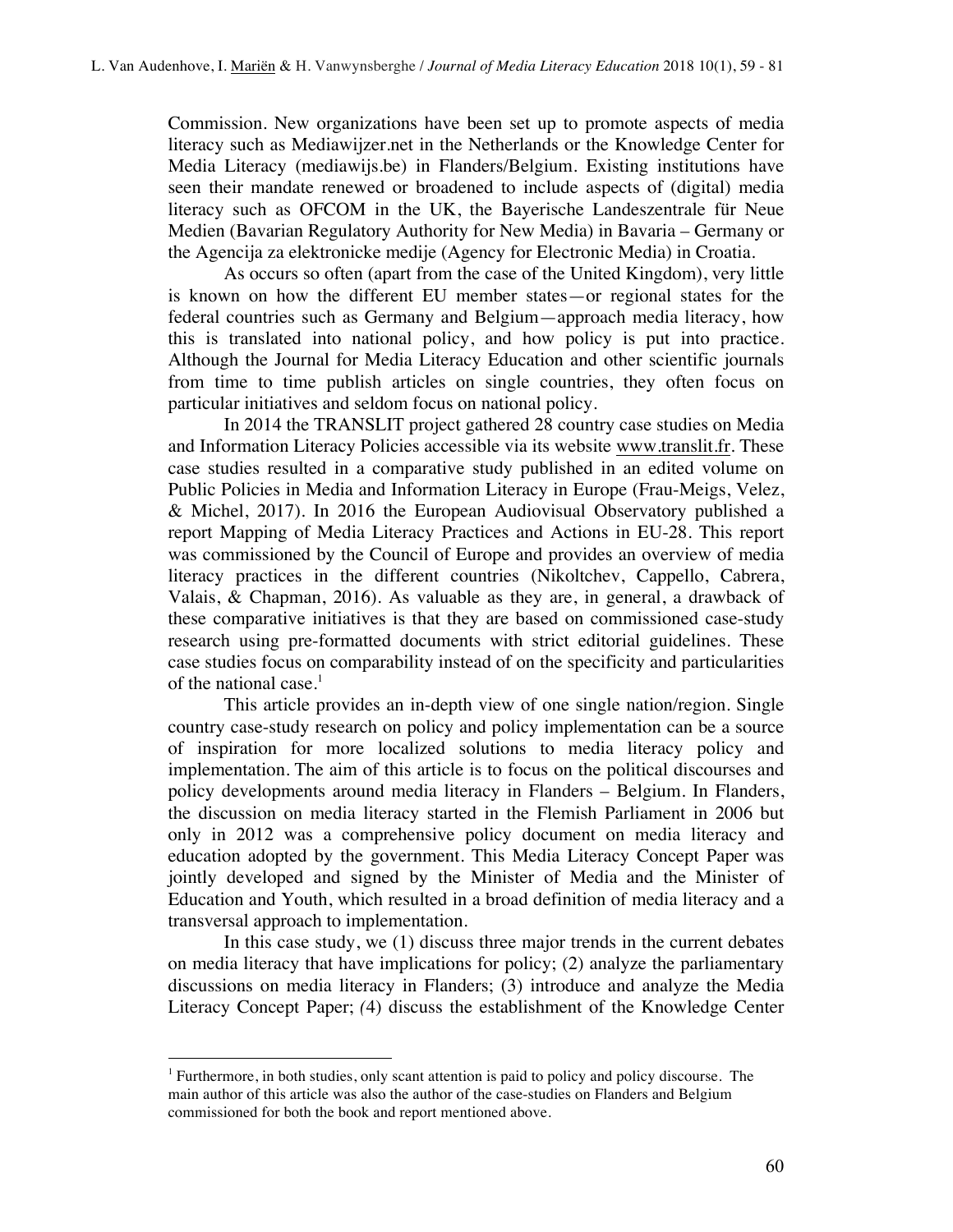for Media Literacy (mediawijs.be); and *(*5) discuss the role of the public broadcaster. We conclude by formulating observations in light of the future.

## **Media Literacy Policy and Current Theoretical Debates**

It is not our aim to provide readers with an in-depth overview of the current conceptual and theoretical discussions about media literacy. Instead, we aim to identify a couple of trends in these discussions that have a strong link to the public debate and policy around media literacy. Whereas media education and media literacy have been at the fringes of public policy for many years, in recent years media literacy has become a central point of debate in media and educational policies in many countries and especially in European countries. Some of the theoretical discussions in the media literacy field have direct links with the broader policy discussions. We identify three main trends in the discussion.

First, over the last decades, we have witnessed a trend away from protectionist media literacy approaches towards empowerment literacy approaches. The protectionist approach starts from the idea that media has negative effects on people (especially youngsters) and that users are more susceptible if they are passive (Potter, 2013). The protectionist approach is informed by two distinct theoretical schools in communication studies, i.e., media effects studies, and critical political economy. The first, media effects studies, focus on short and long-term effects of media and content such as advertising, violent content, etc. on peoples thinking and behavior. The latter, critical political economy, sees the media as an ideological tool of capitalism that supports the capitalist system and inherently misrepresents reality. The empowerment, emancipatory or promoting approach starts from the idea that media forms an integral part of our mediated society. Users (including youngsters) are seen as capable of actively engaging with media. Media literacy should stimulate them to become more autonomous in their critical engagement with media and ICTs (Jenkins, 2006; Brian O'Neill & Barnes, 2008; von Feilitzen & Carlsson, 2003). The emancipatory approach often promotes the idea that education about media should start from content, programs, and applications that users watch or use. The emancipatory approach is theoretically close to cultural studies and constructivist approaches in education.

Second, the heightened attention to media literacy is closely related to shifts in media, telecommunication and Internet regulation. Growing digitalization is transforming all users into active producers of content (Hoechsmann & Poyntz, 2012), while the blurring of boundaries between linear broadcasting and digital content provision has diminished the impact of protective measures. As a consequence, a model of 'co-responsibility' has recently gained traction at the European level (Marsden, 2011). As audiences can consume more content in pull mode, individual responsibility and self-regulation are becoming significantly more important than protective measures (Wallis & Buckingham, 2013). Media literacy action is more and more seen as a way to enhance critical skills and user autonomy in the absence of strict media regulation (B. O'Neill, 2010; Wallis & Buckingham, 2013).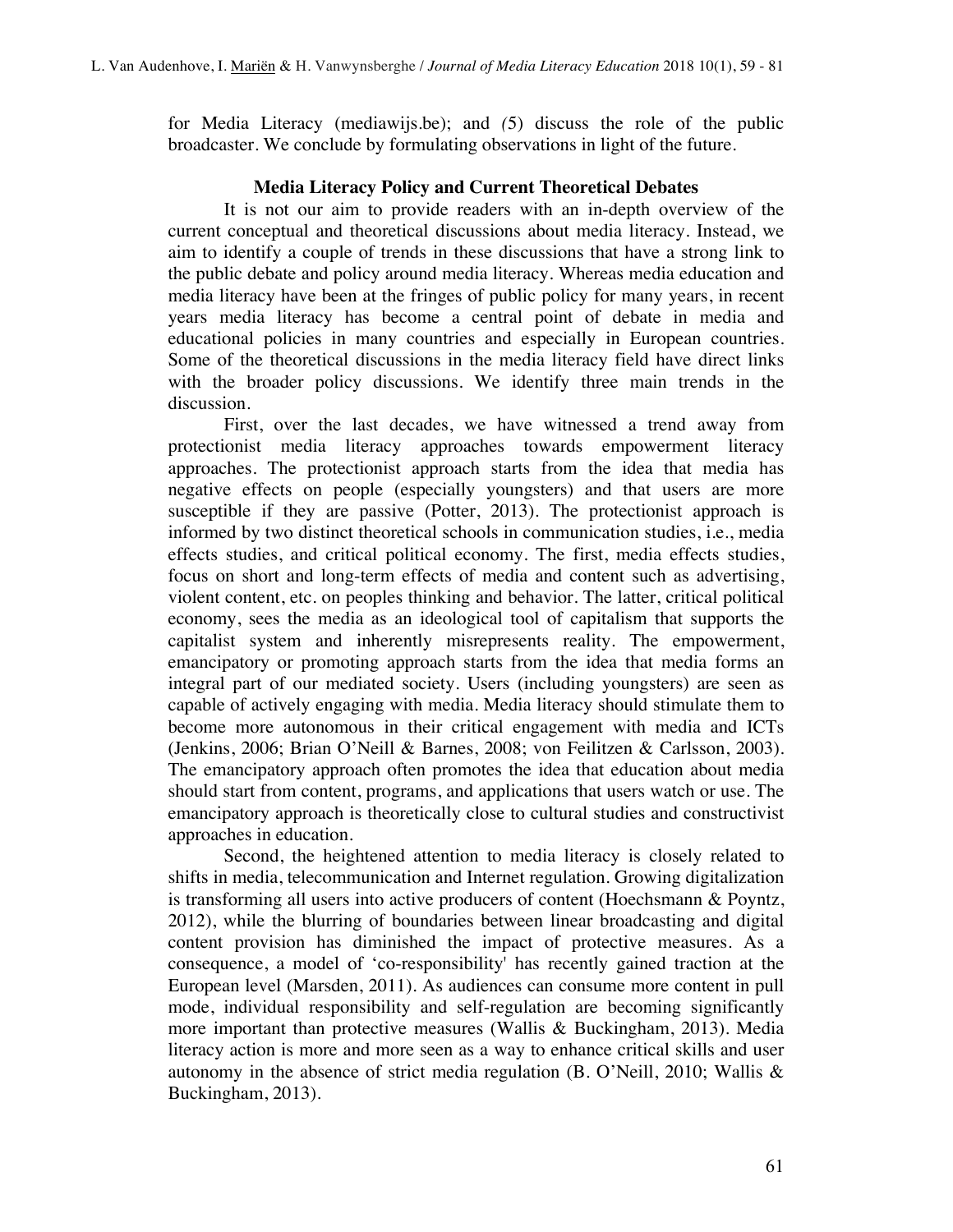Third, most authors on media literacy advance a skills-based approach to media literacy (Livingstone, 2004; Potter, 2014), which guides the vast majority of research initiatives on the subject. Potter identifies seven cognitive skills: analysis, evaluation, grouping, induction, deduction, synthesis and abstraction (Potter, 2013). The skills-based approach is related to other skills and competences discussions currently taking place, especially around digital skills, eskills, Internet skills, coding skills, etc. Whereas media literacy initially focused on cognitive skills to deconstruct media and media content, digital skills discussions focus much more on operational skills to be able to use technology. Currently, both debates often run parallel.

However, recent theories in media literacy start to focus on the creative and communicative skills needed to handle interactive aspects of media and Internet. Digital skills frameworks integrate more cognitive or strategic skills in their frameworks or competence models (Hobbs, 2011a; Hoechsmann & Poyntz, 2012; Wallis & Buckingham, 2013). In principle, they are all grappling with increasingly converged media. This being said the underlying—and often unformulated—goals of media literacy and e-skills frameworks are different. Media literacy is informed by broad humanistic and aesthetic goals about citizenship and enjoyment of media, entertainment, games, culture, and art. e-Skills debates are informed by much more utilitarian goals such as employment, economic development, and direct individual enlightenment. In this sense, the eskills debate largely neglects the fact that media in general and social media in particular play an important social and entertaining function in people's day-today life.

#### **Parliamentary Discussions on Media Literacy in Flanders**

Media literacy in Flanders - Belgium should be seen against the educational, political and institutional developments in Belgium over the last 40- 50 years. Between 1970 and 2014, Belgium developed from a centrally organized country with three languages, towards a decentralized federal system in which the different communities—based on language and territory—have a high level of autonomy. <sup>2</sup> The Belgium institutional setup is highly complex and changed gradually in the forms of 6 State Reform. Simply put, the current Belgian system consists of one national state with its government/parliament and three communities: the Flemish Community, the French Speaking Community and the German Community and three regions: Flanders, Wallonia and the Brussels Capital Region with their governments/parliaments. The communities—especially the larger Flemish and French Speaking Community—are responsible for *person-*

<sup>&</sup>lt;sup>2</sup> Culturally and sociologically, it refers to Flemish organizations, media, social and cultural life; alternative expressions for this concept might be the "Flemish people" or the "Flemish nation" (in a similar sense as the Scottish, Welsh, or Québécois people are nations, referring to an ethnic identity). The term "community" should then not be capitalized. Politically, it is the name of which both elements are normally capitalized, for one of the three institutional communities of Belgium, established by the Belgian constitution and having legal responsibilities only within the precise geographical boundaries of the Dutch-language area and of the bilingual area of Brussels-Capital (Wikipedia).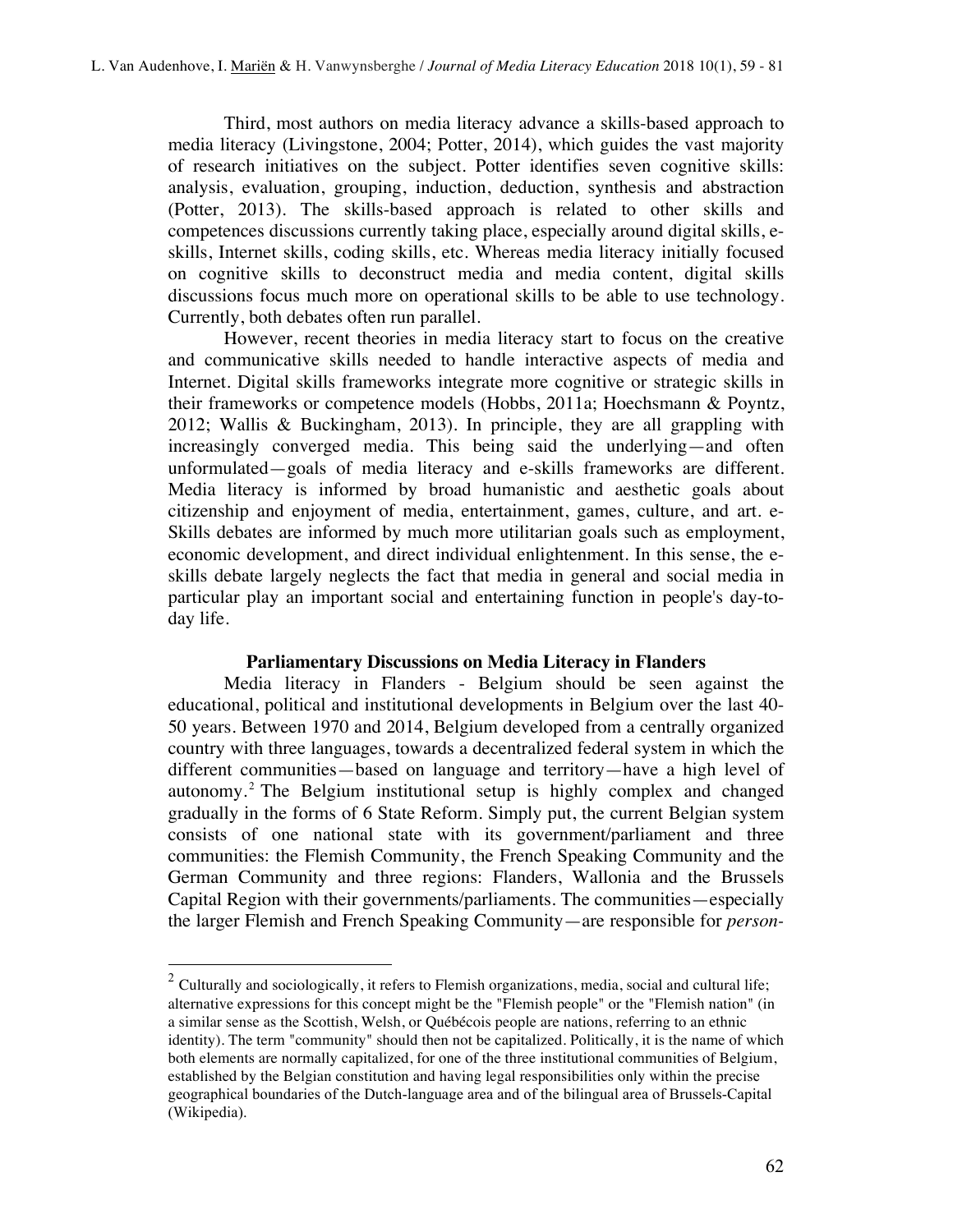*related matters* amongst which education, culture, and media. Media literacy is thus a community matter under the remit of the Flemish Parliament and the Flemish Government.

As in most countries, the current media literacy debates have precursors in earlier initiatives. The current debate on media literacy in Flanders has different antecedents: (1) the discussion on media and cultural education which predates the current discussion, but seldom reached the political level, (2) developments in the field of the digital divide and e-inclusion which are the result of the gradual digitalization of media and society. In this article, we will focus on the new discussion, which emerged in the Flemish Parliament in 2006 with discussion on *mediawijsheid,* a term that can be literally translated as *media wisdom* but is largely synonymous with the term media literacy in English.

The term has evolved over time. In the databank of the Flemish Parliament, the search term mediawijsheid pops-up 647 times since 2006. This databank contains all transcripts of discussions in parliament, the discussions in the commissions and their hearings, all draft laws and final laws put to the vote before parliament since 1970 when it was established. Apart from mediawijsheid, other terms have been used, including *mediageletterdheid* (media literacy), which appears 104 times since 2004; *media-educatie* (media education) which appears 124 times since 1995; and *media-opvoeding* (another word for media education) which appears 73 times since  $1997<sup>3</sup>$  Two broad observations can immediately be made. First, before 2006 parliament discusses media education from time to time, but with a low frequency. Today, mediawijsheid has emerged as the central concept in parliamentary discussions on media literacy and the term is mentioned manifold times in comparison to the period before 2006.

The term mediawijsheid first popped up in a meeting of the Commission for Culture, Youth, Sports and Media in June 2006. The Commission discussed the reform of the Film Screening Authority in the context of the protection of minors in the audiovisual and gaming sector. A member of the social-democrat party sp.a refers to the Dutch Kijkwijzersysteem—a film rating system introduced in the Netherlands—and suggests a more empowerment-oriented approach to the protection of minors concerning film and gaming. He noted:

We have to make sure that we have the necessary instruments to guide children who watch television and play games. We need to make sure that children themselves have the necessary instruments to engage with media in a savvy way. I refer to the Netherlands where they no longer use the term media education, but media wisdom (mediawijsheid). I think this is an interesting concept because, on the one hand, it indicates that parents and teachers have a certain responsibility, but on the other hand that children are indeed able to handle media sensibly" (Joris Vandenbroucke in Vlaams Parlement (2006), our translation).

The then Minister of Culture, Youth, Sports, and Brussels responded positively to the use of the term mediawijsheid, noting:

 $\overline{a}$ 

<sup>&</sup>lt;sup>3</sup> Search carried out in August 2017.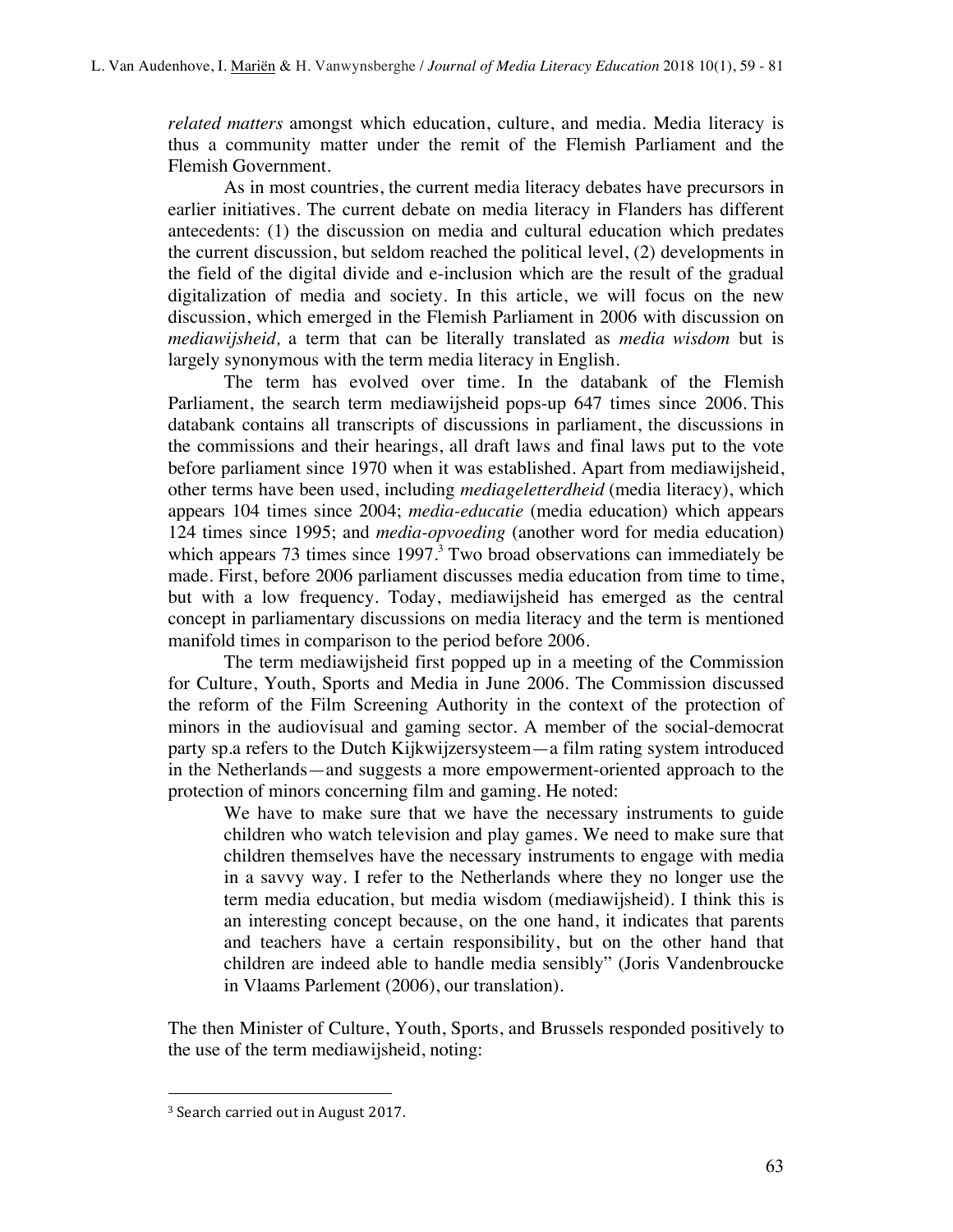We can ask the question whether it is necessary that the government intervenes in sectors where certain branches of the media sector have developed a system of self-regulation. (…) I am not in favor of introducing a system that prohibits the sales of certain (violent) games. (…) An information system which leads to discussions between parents and educators and children is in my view much more appropriate. In that sense it might indeed be better to talk about media wisdom (mediawijsheid)" (Bert Anciaux in Vlaams Parlement (2006), our translation).

Two years later, in May 2008, in a meeting of the Parliamentary Commission on Media—again in the context of a discussion on gaming—a member of the Christian democratic party CD&V asked the Minister of Culture, Youth, Sports and Brussels the following question:

In the Netherlands, they want to establish a center of expertise that supports parents and schools in how to function in a virtual world. My question, therefore, is whether you foresee the funding of projects in media literacy. (…) Would you be in favor of establishing such a center (in Flanders) and do you see this as a role for you as Minister in charge of children's rights and youth?" (Tinne Rombouts, Vlaams Parlement (2008b), our translation).

The same member of parliament tabled this question on several occasions to different ministers, amongst others to the Minister of Foreign Affairs, Media and Tourism, Geert Bourgeois (Vlaams Parlement, 2008a) and the Minister of Work and Education, Frank Vandenbroucke (Vlaams Parlement, 2008c). Both were reluctant to support the idea. The Minister of Media referred the matter to the public broadcaster who indirectly contributes to knowledge on media. The Minister of Education indicated that schools are already supposed to work on media and that media education is part the final attainment level.

Parliament is however not dissuaded. On May  $5<sup>th</sup>$  6 Members of Parliament introduced a resolution in support of the gaming sector in Flanders. The resolution covered different topics such as gaming, a rating system for the gaming sector, support to the gaming sector in Flanders, and media literacy. In the resolution, gaming is not perceived negatively but is seen as a potentially positive medium and as a cultural product in its own right. The resolution formulated recommendations about the self-regulation of the gaming sector, in line with PEGI, about control over self-regulation, focusing on the potential educational value of games and proposing measures to stimulate the gaming sector as a service and creative sector in Flanders. This resolution is supported by Christian Democrats CD&V, Social Democrats sp.a, conservative nationalists N-VA, Liberals Open VLD and the Green Party Groen. The resolution is thus supported by all major coalition and opposition parties, except for the ultra-nationalist party Vlaams Belang.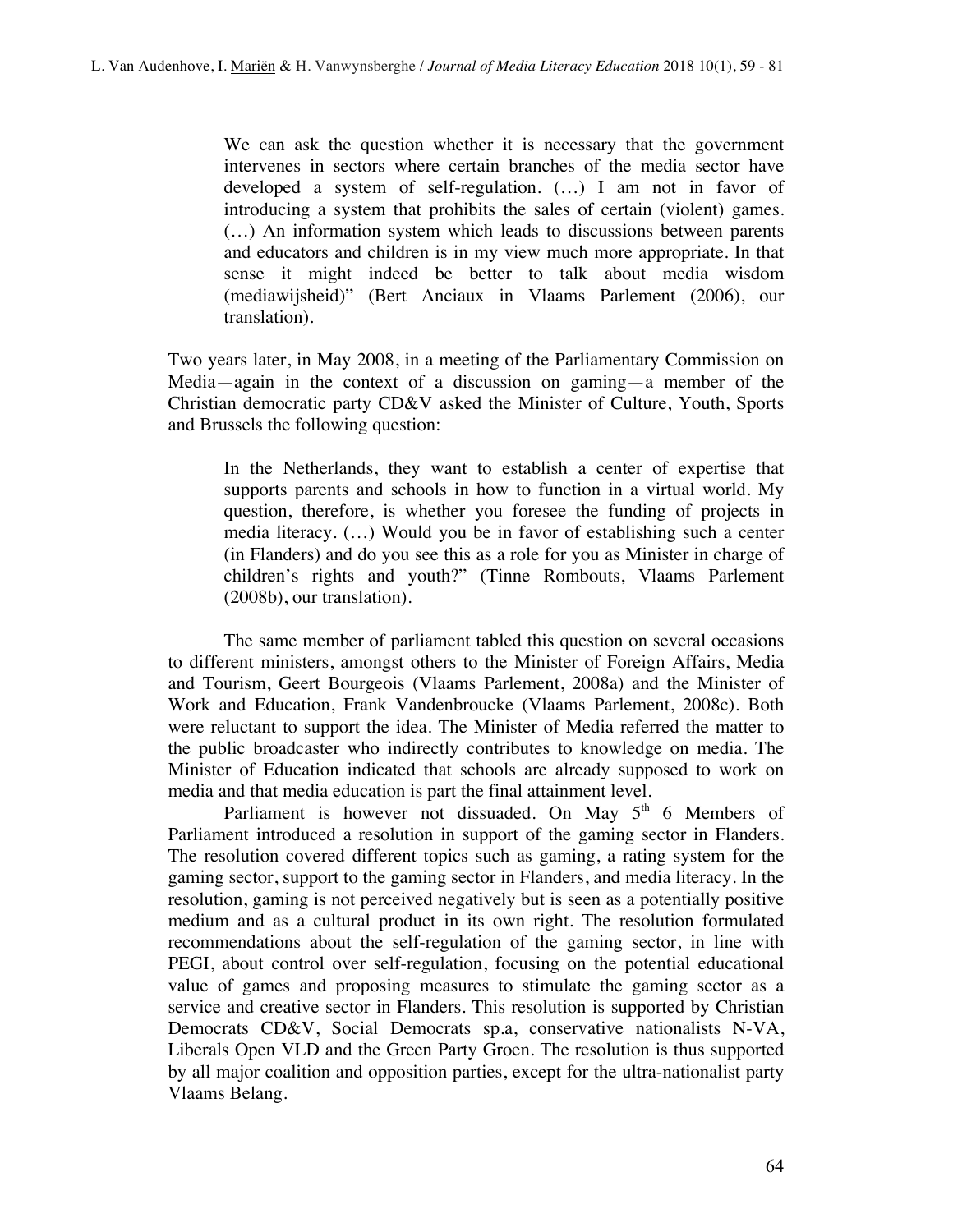Concerning media literacy, the document states:

The members of parliament submitting this resolution are convinced that a Knowledge Center for Media Literacy, in line with developments in the Netherlands and the UK, can contribute considerably to parent's and children's critical and appropriate use of games, the Internet, and other media. (…) The Flemish Parliament (…) asks the Flemish Government: (…) 4° to establish a Knowledge Center for Media Literacy within the Flemish Regulator for the Media, that would gather knowledge in relation to technological developments, that would carry out or outsource research on the educational effects and possibilities of new media such as the Internet, games, and interactive software, and that would establish campaigns to inform youth, parents, teachers and educators, in collaboration (with other organizations). (our translation, Vlaams Parlement, 2008d).

The Resolution was adopted by Parliament on July 9, 2008 and had a direct effect on policy. In a Policy Brief of October 2008 by the new Minister of Media—and Minister-President of Flanders at the same time—the concept of mediawijsheid is first mentioned in a government text. Media literacy appears in the context of news in a digital age and opinion formation by citizens through digital media. The document is fairly negative about news in a digital age. It concludes that:

The most relevant new factor (regarding a solution) is probably the teaching of media literacy. (…) Readers, listeners, and viewers must be educated to be able to evaluate and assess the value of the content presented to them. That is what media literacy means: to be able to handle the multitude of constructed information responsibly, to be able to sort the wheat from the chaff and to develop a critical attitude towards the sometimes biased news" (our translation, Peeters, 2008).

The document remains vague on how to implement the policy. It does consider the establishment of a Knowledge Center but indicates that the Flemish Regulator for the Media is carrying out a comparative analysis to look at the different organizational options. These options were presented to the Commission for Media of the Flemish Parliament in March 2009 (Vlaams Parlement, 2009) and led to discussions on how and where best to establish a Knowledge Center. These discussions were technical and political in the sense that some political parties feared that specific options might influence the independence of such a center. A decision would only be taken by the next government after the general elections. However, what is clear from the analysis above reveals is that:

- 1. In Flanders, media literacy emerged on the parliamentary agenda after 2006;
- 2. It is not the government, but parliament and more specifically the Commission on Media that is driving the agenda;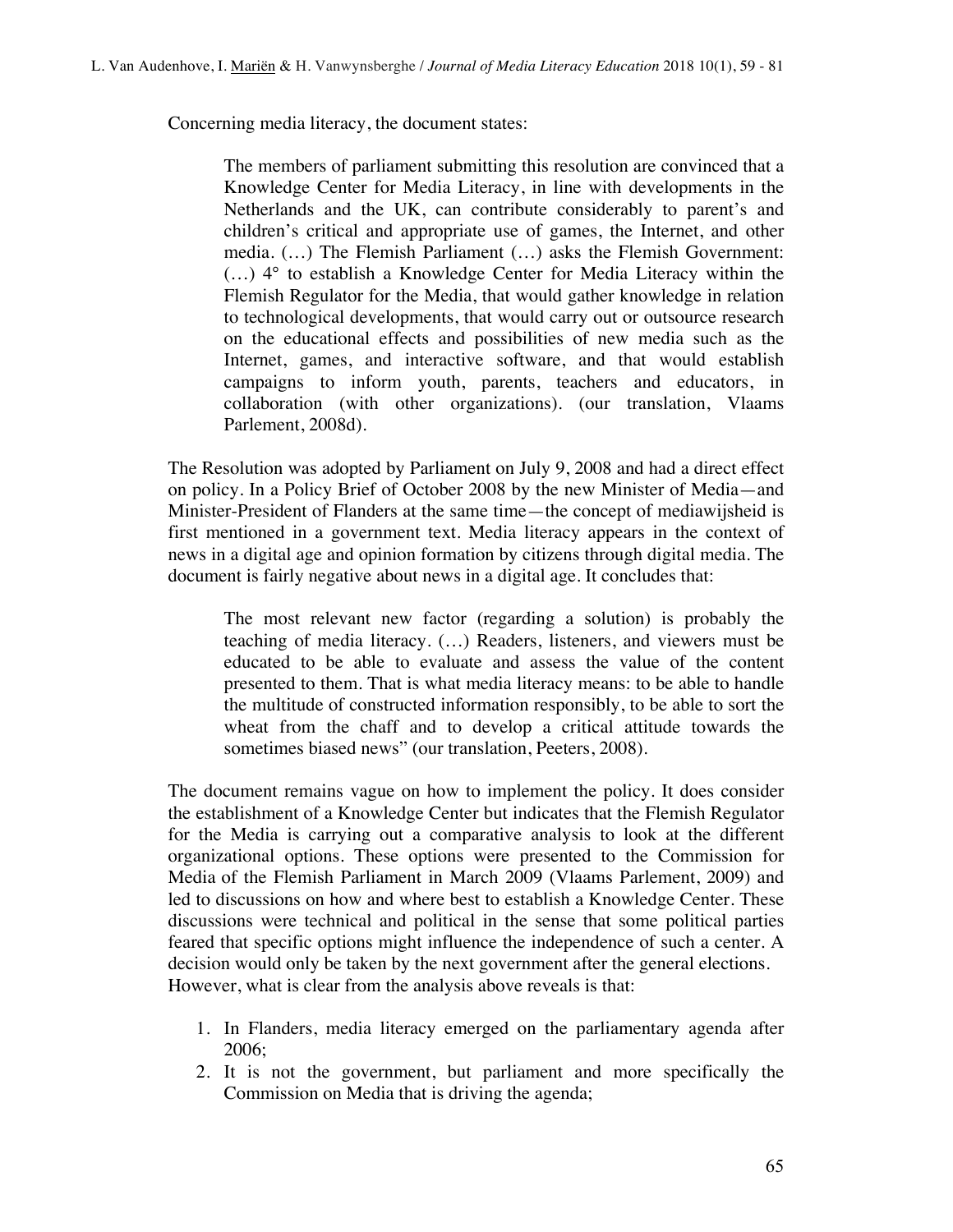- 3. There is broad support for the topic from all democratic parties both from parties within the governing coalition as from opposition parties;
- 4. The initial discussions are sparked by the possible negative effects of digital media, in relation to gaming and in relation to news and opinion formation;
- 5. The discussion on media literacy is linked to the discussion on regulation of the media by government in the form of self-regulation or co-regulation between government and industry;
- 6. The individual—including children—are thought to be able to handle media in an independent, sensible and critical way.

Figure 1 provides a chronological overview of the formal policy in relation to media literacy, which will be discussed in the following sections. Within Parliament, media literacy remains a topic that is regularly discussed, especially in the Commission on Media and the Commission on Education. Figure 1 shows the historical development of policy as formulated by the Minister of Media. Other policy texts—especially in Education—do have provisions about media literacy or briefly refer to it—however, it is the Minister of Media who takes the lead in formulating a policy on media literacy. Regarding the implementation of policy, the educational sector is, of course, an important sector to reach kids and adolescents. Both the education department and the Knowledge Center for Media Literacy will thus, in their implementation strategies, pay specific attention to schools. However, this article focuses on formal policy and less on implementation.



Figure 1 *Media Literacy under the Coalition Government Peeters II 2009-14*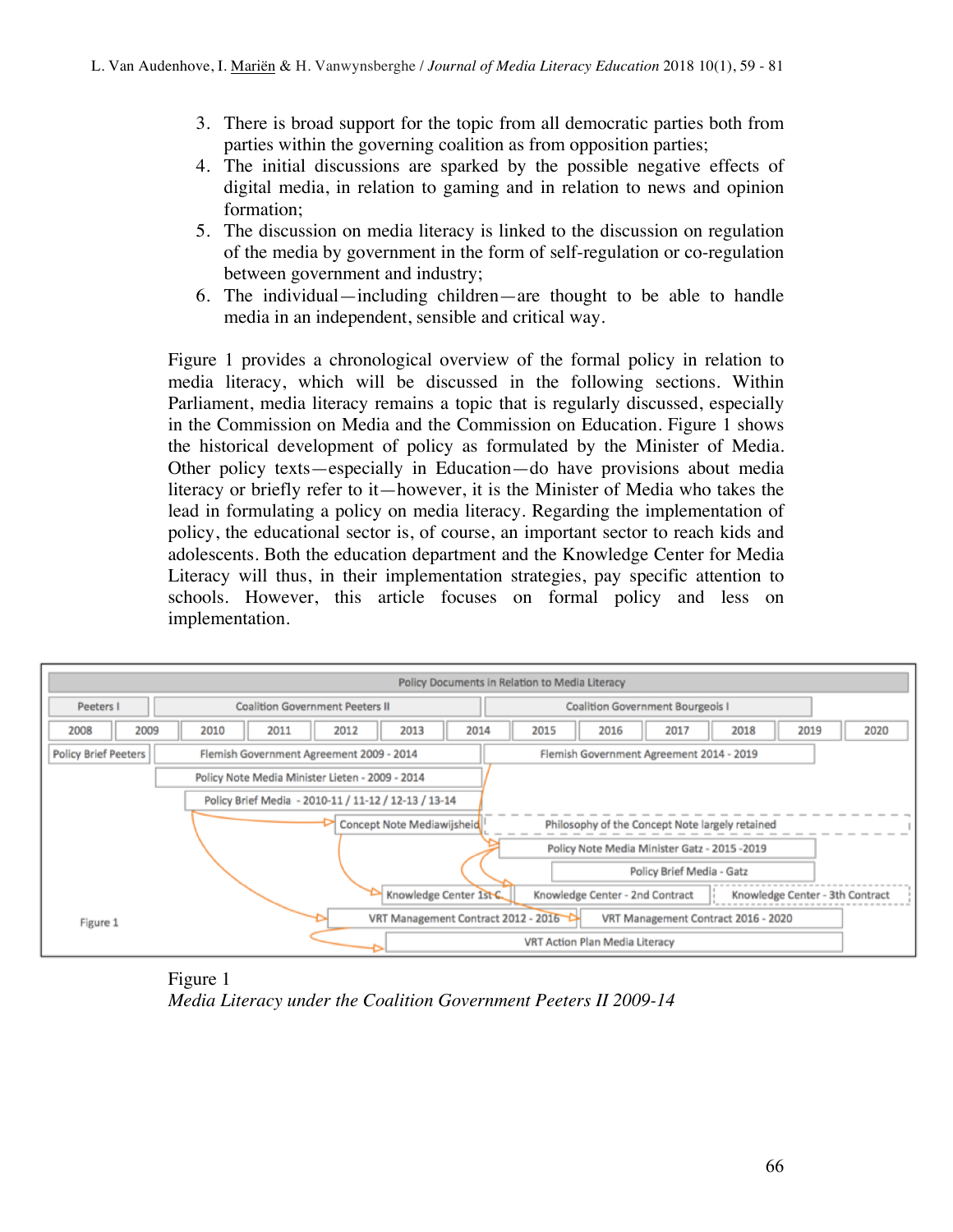### **Government Agreement and Ministers Policy Note**

From 2009 to 2014, the coalition government Peeters II consisted of Christian Democrats CD&V, Social Democrats sp.a, and Conservative Nationalists N-VA. They were the first government that officially mentioned media literacy in its Government Agreement. This agreement set out the broad policy lines the government wished to achieve within its five-year mandate. In the Government Agreement 2009-2014, three provisions are related to media literacy: (1) overcoming the digital divide; (2) providing universal access to the Internet at democratic prices; and (3) making citizens more media literate (Vlaamse Regering, 2009). In the Government Agreement, the establishment of a Knowledge Center for Media Literacy is promised:

Media users have to acquire the necessary skills to be able to use new media adequately. We, therefore, establish a Knowledge Center for Media Literacy that will coordinate the collaboration on media literacy with all partners in the sector. Information campaigns need to developed using channels many people are using—via the Internet and more specifically using social media (our translation, Vlaamse Regering, 2009).

The policy concerning media literacy is further developed in the Ministers Policy Note 2009-2014 by the appointment of the Minister for Media, Ingrid Lieten.<sup>4</sup> In this Policy Note, which is meant to specify the policy for the whole government period 2009-14, media literacy is broadly defined. The brief proposed an open and modern vision on media literacy with a focus on both creation and critical thinking about all forms of media:

Media literacy has many layers: being able to handle all existing media, being able to actively use media, critically engaging with media, creatively using media in terms of producing/making media 'user-generated content', understanding the economics of the media, being aware of the authors and copy right issues related to digital media in our society"(our translation)(Ingrid Lieten, 2009).

Interesting to note is that there is an emphasis in the document on the needs of specific vulnerable groups:

The Knowledge Center for Media Literacy will in all of this pay special attention to the needs of specific groups under which children, youth and senior citizens, but also specifically to vulnerable groups in society such as people with disabilities of those who live in poverty (our translation, Ingrid Lieten, 2009).

 $\overline{a}$ 

<sup>4</sup> In Flanders, a distinction should be made between a Ministers Policy Note and a Policy Brief. In the Policy Note, the Minister sets out its broad ambitions for the five-year term of his/her mandate in a specific field. The Policy Brief specifies concrete actions in the same field for two years. Flemish Ministers are responsible for multiple fields and will, therefore, develop different of these Notes and Briefs during their mandate.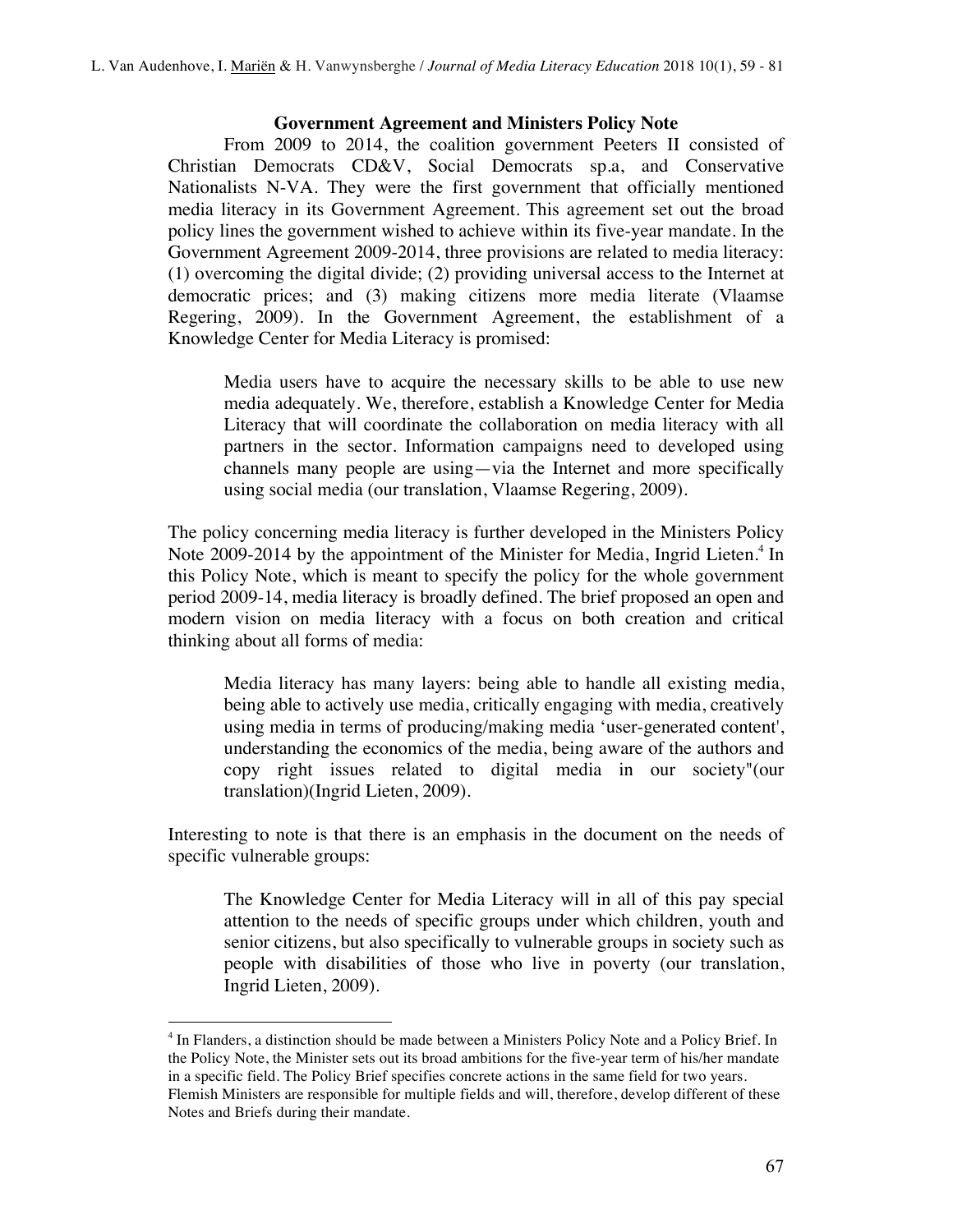In her Policy Brief for the period, 2010-11 Minister of Media Ingrid Lieten further developed her policy on media literacy to include a funding mechanism. In the Policy Brief, 650,000 euros was made available to support media literacy projects in Flanders. In this policy document, media literacy was linked to e-inclusion, the digital divide of the second degree, stereotyping and representation, skills and diversity, as this excerpt shows:

Quality is closely linked to access and innovation. The complexity of media has as an effect that sometimes 'media victims' occur—e.g., young people who are stalked or bullied on the Internet. A new divide is emerging between those who are media literate and those who are not. Additionally, we notice that disadvantaged groups (…) feel excluded because of continuous stereotyping representations. It is my firm belief that each Flemish citizen should be able to handle (new) media appropriately and should recognize herself in specific segments of media content. Especially as our society has become more diverse, it is of utmost importance that diversity is recognized and appreciated (our translation, Ingrid Lieten, 2011).

## **Concept Brief on Media Literacy**

In 2012, a coherent media literacy policy was jointly developed by the Ministry of Media Ingrid Lieten and the Ministry of Education Pascal Smet. Both Ministers belong to the social democratic party sp.a. The Concept Brief Media Literacy (Conceptnota Mediawijsheid) had the broad ambition to develop a framework for media literacy that reaches beyond the fields of media and education. The document states:

Media literacy is a theme that touches diverse aspects of policy such as media, innovation, youth, education, culture, welfare and poverty reduction. This concept brief mainly focusses on the fields of media and education, yet it is an invitation to broaden the collaboration and the policy approaches" (our translation, Lieten & Smet, 2012).

In the Concept Brief, media literacy is defined as:

(…) the whole of knowledge, skills, and attitudes that allow citizens to deal with the complex, changing and mediatized world in a conscious and critical way. It is the ability to use media in an active and creative way, aimed at societal participation" (our translation, Lieten & Smet, 2012).

This definition reflects very well the philosophy and tone of the whole Concept Brief. It takes a somewhat neutral position as to the role of media in society and starts from the observation that our view of the world is a mediated one and that citizens need to be aware of this. The Concept Brief also stresses that users are becoming more active participants due to the digitalization of media. The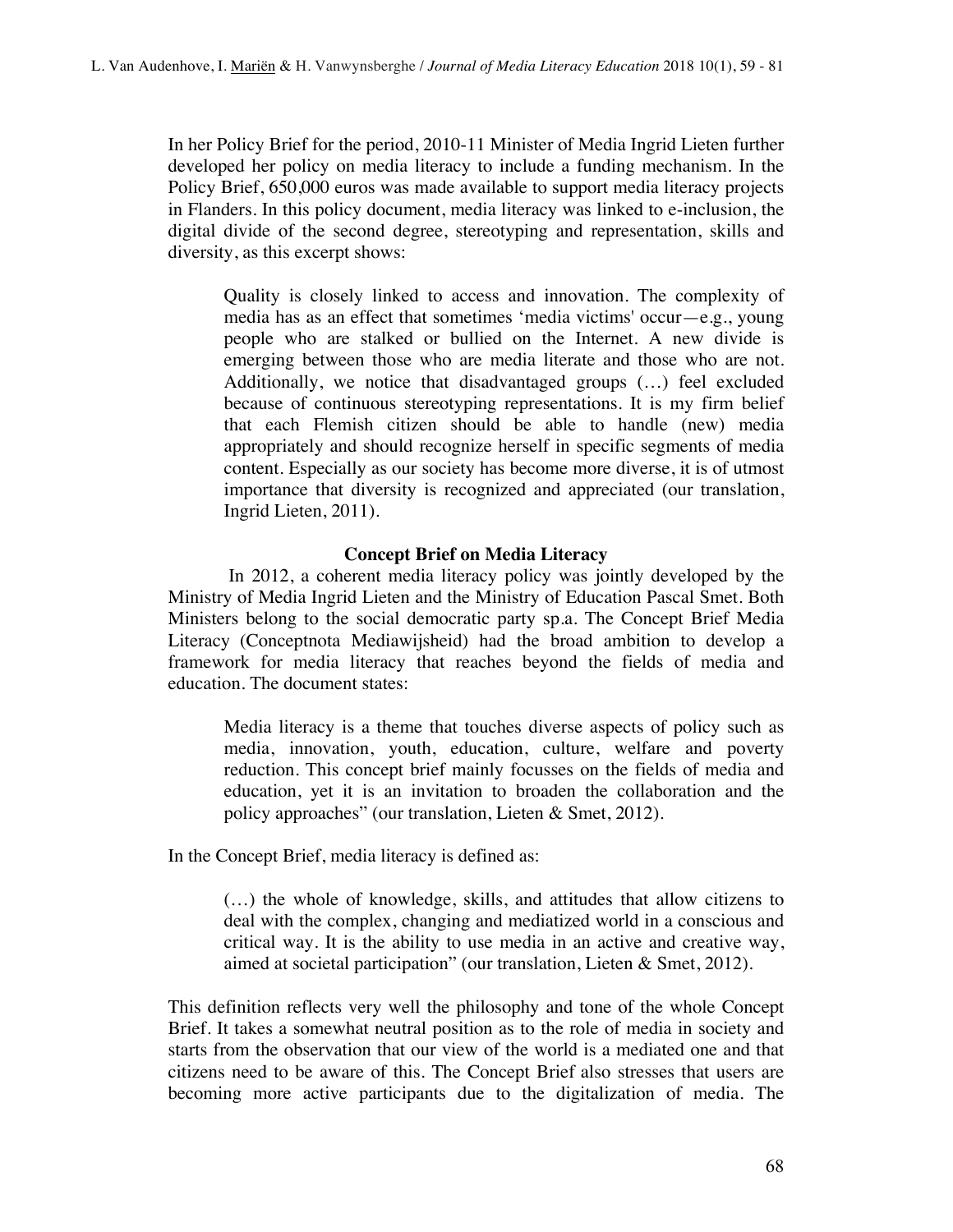definition, therefore, stresses that users need the ability to actively and creatively use media. The goal of media literacy is societal participation. Whereas in other countries media literacy is often the result of a negative view on the effects of media (for an analysis of policy in the UK, see (Wallis & Buckingham, 2013)), the Concept Brief mainly takes an empowerment view. The document explicitly specifies this:

We start from a positive pedagogy/approach that does not start from fear nor from banning media or prohibiting media use, but from an emancipatory vision in which media is used for self-expression (our translation, Lieten & Smet, 2012).

A primary focus is thus put on the active use of media starting from the view that '(…) competences are already present in young persons' (our translation)(Lieten & Smet, 2012). The Concept Brief is not blind for some of the negative aspects of media nor the 'dangers' of social and interactive media such as cyberbullying, sexting and grooming, but policy should 'strive for a balance between 'emancipation' and 'protection' (Lieten & Smet, 2012). For the developers of the Concept Brief, it is thus apparent that media literacy necessitates a heightened level of self-regulation by the individual citizen. The policy states:

Instead of searching for answers in a multitude of regulatory measures the goal is to make citizens more resilient, alert and critical. From a user, perspective suggestions are offered that help to use different media in a positive and independent way (our translation, Lieten & Smet, 2012).

The Concept Brief on Media Literacy identified four strategic goals that are central to the current policy in Flanders. The strategic goals are in the Concept Brief discussed at length. We summarize them here briefly:

- 1. *Creating a strategic framework in Flanders*. The Concept Brief was seen as the start of a broader set of activities involving other stakeholders and policy fields. The document described the different institutions and actors and their possible role in media literacy.
- 2. *Stimulating competences*. A central focus of policy was in the development of knowledge, skills, and attitudes through both formal and informal learning. Being able to participate in society independently was seen as essential; both formal and non-formal education have a role to play.
- 3. *Creating an e-inclusive society*. Citizens should have equal opportunities in the information society. Particular attention suggested that media literacy addressed the needs of disadvantaged sections of society.
- 4. *Creating a safe and responsible media environment*. Especially for young people, reference was made to social media and issues related to privacy, cyberbullying and the role of parents, educators and youth workers in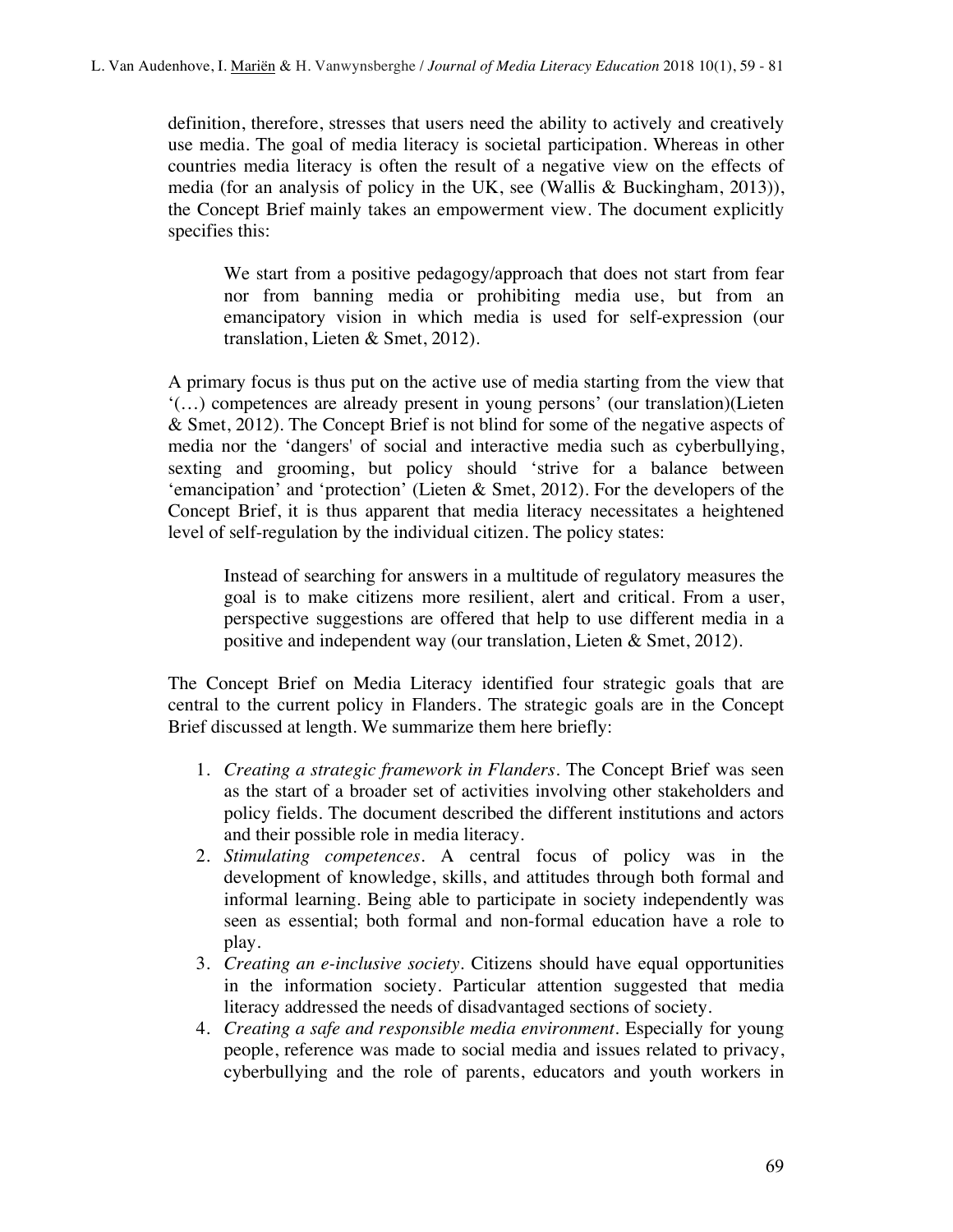guiding children and young people in their media use (our translation, Lieten & Smet, 2012).

Clearly, education is seen to play a central role in the realization of all of these goals. Media literacy is explicitly seen as a transversal issue that touches upon many different policy fields, terrains and includes different actors. The document referred at the Flemish level to the policy fields of media, education, youth, culture, welfare, innovation, and poverty reduction. It links to national policies for social integration, poverty reduction, social economy and urban development. At the level of cities and communes, the policy refers to the role of public access to media and new media. The Concept Brief mentioned the role of the regulator, the public broadcaster, commercial television and the radio sector, the written press, telecom operators, the gaming sector and the social network sector. It recognized the roles of formal education, higher education and universities, adult education, arts education and teacher training (Lieten  $&$  Smet, 2012). In order to promote coordination, the Concept Brief reaffirmed government's intention to establish a dedicated Knowledge Center for Media Literacy and described its goals and functioning:

This Knowledge Center will in the first place build on existing—but scattered—initiatives and expertise and will coordinate them. It will take action if existing initiatives are insufficient or show lacunae. The Center will play a stimulating function with specific attention to the needs of specific target groups. The acquired knowledge should flow to all relevant actors in the media, cultural and educational fields (our translation, Lieten & Smet, 2012).

### **The Role of the Flemish Public Broadcaster**

Flanders is characterized by a dual media system with strong public service media, the Flemish Radio and Television (VRT). Public service media is a regional policy in Belgium. The Flemish public broadcaster VRT is very popular attaining market shares of about 40% for television and 60% for radio. Its public funding has decreased over the last decade. It now has a budget (combining 2/3 of public revenue with 1/3 of commercial revenue) of about 400 million euros annually, which is at the bottom of Western and Northern European countries). The public broadcaster has a wide remit in the areas of information, culture, education, entertainment, and sports.

The government considers the three priorities: discussing difficult societal topics through documentary production, support for language skills, and also media literacy. The latter is specified as one of the tasks of VRT and related to people's participation in society and economy. Children, youngsters, and elderly people are identified as critical target groups of media literacy initiatives. Concerning the public broadcaster, the Concept Brief states that:

The VRT can, as part of its educational mandate, contribute considerably to media literacy. In its diverse programs and over the different channels it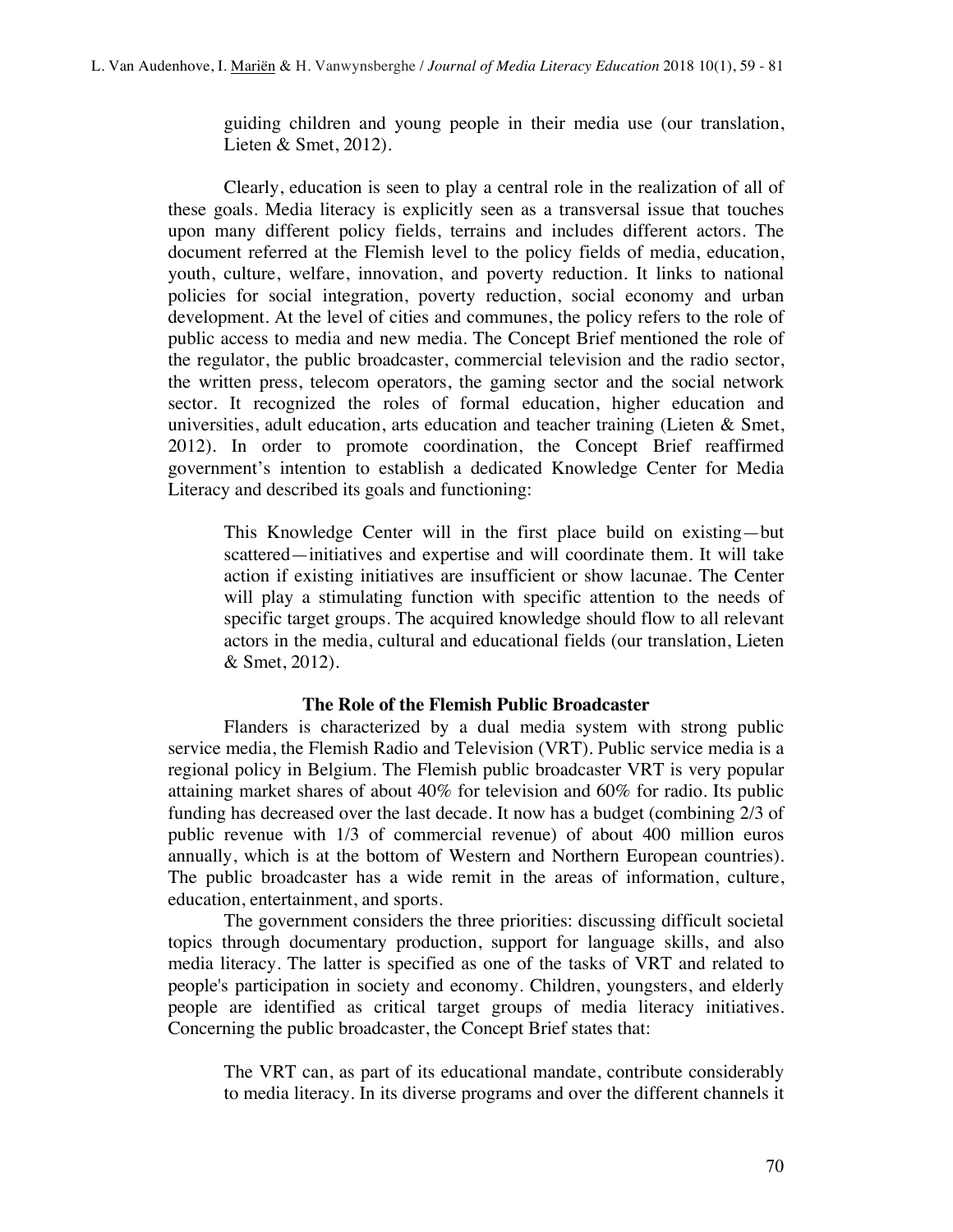can help to stimulate the diverse competencies, and it can give space to listeners and viewers to create their own content. The VRT can develop an offer to make less competent media users aware of new applications and can open up her media archives to an as broad as possible audience (our translation, Lieten & Smet, 2012).

This vision was—at about the same time the Concept Brief was released translated into the Management Contract 2012-16 between the Flemish Government and the VRT. This binding contract sets out the mission, goals, and indicators the public broadcaster has to achieve. Concerning media literacy, the Management Contract makes these stipulations in Strategic Goal 23:

- 23. The VRT contributes, as part of its educational remit, to the media literacy of all Flemish citizens.
- 23.1. The VRT contributes to a democratic and media-conscious attitude of its viewers by way of independent information about media and by way of inclusive general programming, learning citizens to engage more critically and consciously with media. The VRT shows citizens in its general programming the possibilities and risks of media applications (e.g., social media, gaming, …) and aspects of media use (e.g., privacy).
- 23.2. The VRT actively works together with other stakeholders to support media literacy. Within a year after which this Management Contract takes force, this has to result in a dedicated action plan.
- 23.3. The VRT develops a specific and adapted program offer for kids, youngsters and digital immigrants to acquaint them with (new) media applications. The VRT offers specifically for this group the possibility of self-experimentation with creation and co-creation of media.
- 23.4. Within its budgetary means and its programming possibilities, the VRT supports the policy of the Flemish Government concerning media literacy (our translation, VRT, 2012).

The VRT translated the requirements of the Management Contract into its Action Plan on Media Literacy (VRT, 2013), which concretely indicated what television and radio programs will contribute to media literacy, particularly in relation to children, youth, and digital immigrants. Additionally, the VRT indicated that it will stimulate the consciousness about media literacy within its workforce:

(…) the VRT will make its collaborators aware of the importance of media literacy and inform them on how to integrate it in its offer (our translation, VRT, 2013).

An analysis of how the VRT has implemented this policy is outside of the scope of this article. What is clear is that as a direct result, the VRT has over the past five years supported many initiatives from third parties by providing airtime,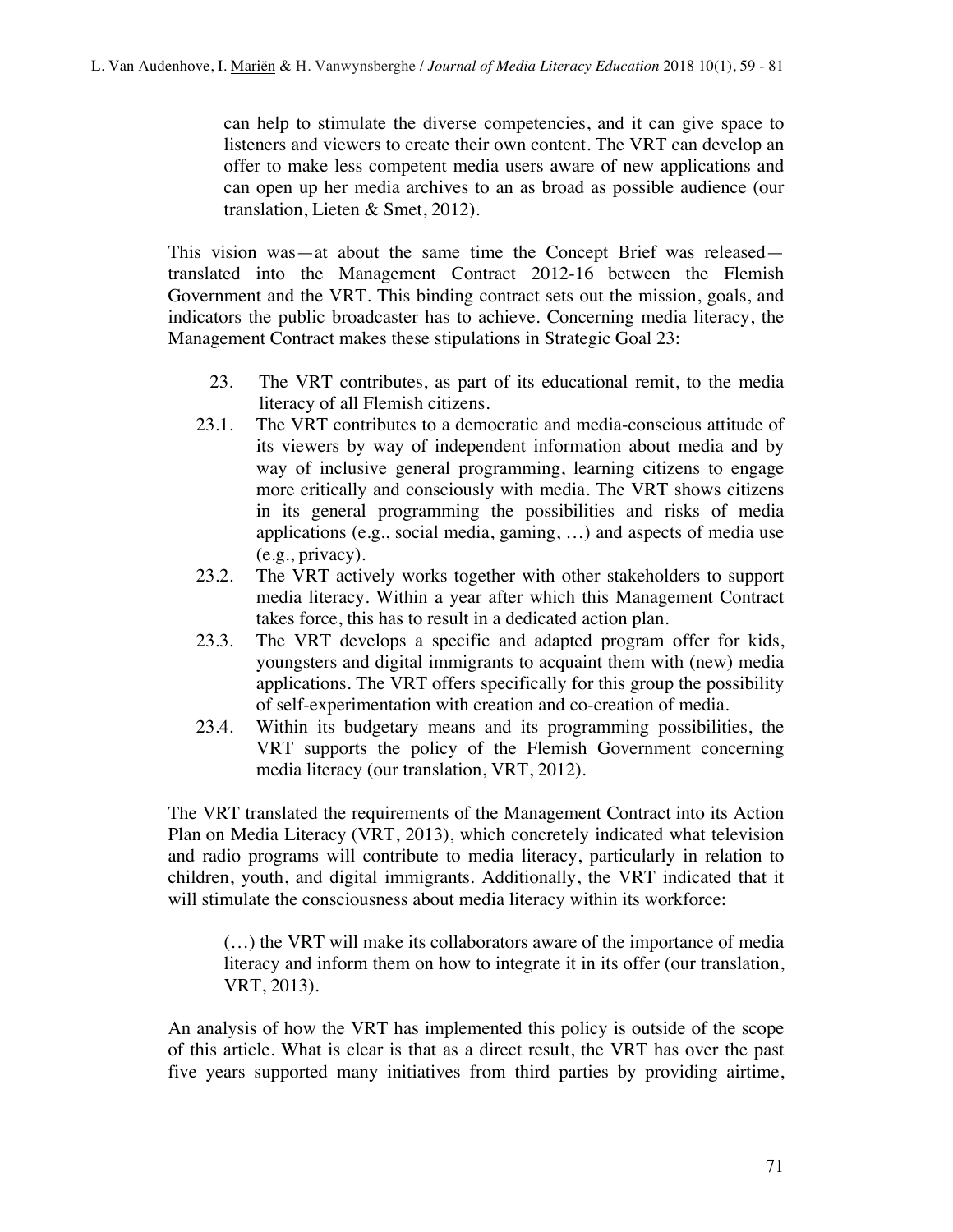integrating media literacy concepts into programming and promoting initiatives on its radio channels and television stations.

### **Establishment of a Knowledge Center for Media Literacy**

In the summer of 2012, the Flemish government launched a call for proposals for the establishment of a Knowledge Center for Media Literacy (Departement Cultuur, Jeugd, Sport en Media, 2012). Its mandate is defined as follows:

The Knowledge Center for Media Literacy stimulates knowledge building and transfer from organizations and individual professionals within the broad field of media literacy. The Knowledge Center offers support for practical approaches and develops good practices. The Knowledge Center actively works together with relevant stakeholders from government and the media literacy movement and stimulates dialogue and collaboration between stakeholders' (our translation, Departement Cultuur, Jeugd, Sport en Media, 2012).

The document set out the strategic and operational goals for the Knowledge Center. Some elements included these provisions:

The Center adequately supports organizations working in the field in the development of knowledge and in the development of best practices:

- The Center keeps the mapping of the field of media literacy up-todate with a focus on needs, practices, organizations  $(\ldots)^5$ ;
- The Center provides government and the field with information on current trends related to media literacy. It distributes research and publications appropriate for the sector;
- The Center operates close to the field and is aware of the issues at stake and the needs of the organizations in the field;
- The Center searches for and disseminates innovative practices and trends in support of organizations and practitioners in the field to inspire and contribute to new learning;
- The Center takes initiatives that bring together training, scientific research, and best practices;
- The Center takes initiatives to provide—and exchange— education and training concerning media literacy for the organizations and practitioners in the field;
- The Center contributes to structural exchange between organizations and creates collaborative networks within the field;

The Center is a partner for the Flemish Government regarding policy preparation and regarding policy implementation:

 $\overline{a}$ 

<sup>5</sup> The government ordered a mapping exercise on media literacy in 2012 which was used as a background document to formulate its policy on media literacy (see: Vermeersch, Van den Cruyce, Vandenbroucke, & Segers, 2012)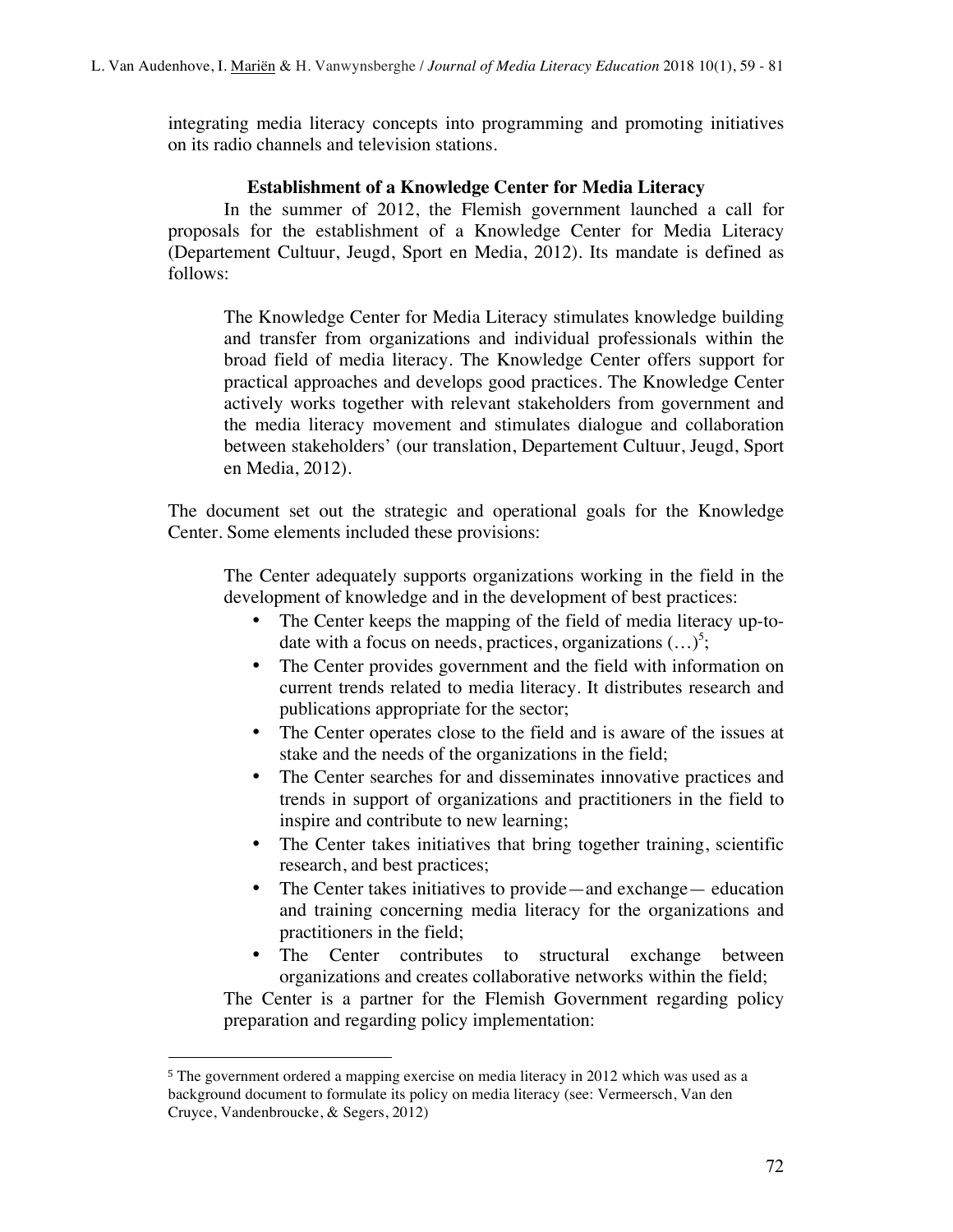- The Center provides Government with appropriate information on the stats of the media literacy field in Flanders;
- The Center provides Government with a platform to assess new policy initiatives and to develop new partnerships;

Media literacy thinking and practice are further spread (among the Flemish population):

- The Center actively disseminates up-to-date information on its work, available knowledge and relevant research to the broad public;
- The Center is a clearing house for the field and refers to the right organization in the field;
- The Center sensitizes actors in the field or the general public (our translation)(Departement Cultuur, Jeugd, Sport en Media, 2012).

From the description of the strategic and operational goals, it became clear that the Government wanted an intermediary organization in support of the already existing initiatives in Flanders. The region is characterized by a number of small and medium social and civil society organizations that play an important cultural role in society. A lot of these organizations focus on youth, media, culture, education, etc. and have activities that are linked or can be linked to media literacy (Bens, Segers, Boudry, Van Houcke, & Mariën, 2014; Vermeersch, Van den Cruyce, Vandenbroucke, & Segers, 2012). The government did not want to duplicate the work of these organizations. The document states that:

(…) (The Center) uses existing initiatives, mobilizes its knowledge and practices and raises awareness. (…) In short, the Knowledge Center does not 'duplicate' what already exists, it complements and strengthens (our translation, Departement Cultuur, Jeugd, Sport en Media, 2012).

Three consortia submitted proposals for consideration in 2012. After an evaluation procedure, the Government granted one of the consortia with the task to establish a Knowledge Center on Media Literacy. The consortium consisted of 12 partners from the media literacy field, Flemish Universities and Vocational Colleges<sup>6</sup> This consortium selected five experts to form the core management of the Center. By selecting the experts from the ranks of the participating organizations, the Center became operational on January 1, 2013 (IBBT, 2012). The first contract ran for two years and the government translated the strategic and operational goals into measurable indicators (Vlaamse Regering, 2012).

 $\overline{a}$ <sup>6</sup> SMIT-Vrije Universiteit Brussel, MICT-UGent, Cemeso-Vrije Universiteit Brussel, ICRI-Katholieke Universiteit Leuven, Javi-Jeugdwerknet vzw, Katholieke Hogeschool Limburg, LINC vzw, MAKS vzw, MIOS Universiteit Antwerpen, Provinciale Hogeschool Limburg, REC Radiocentrum, Thomas More Hogeschool, Stuurgroep Volwassenenonderwijs.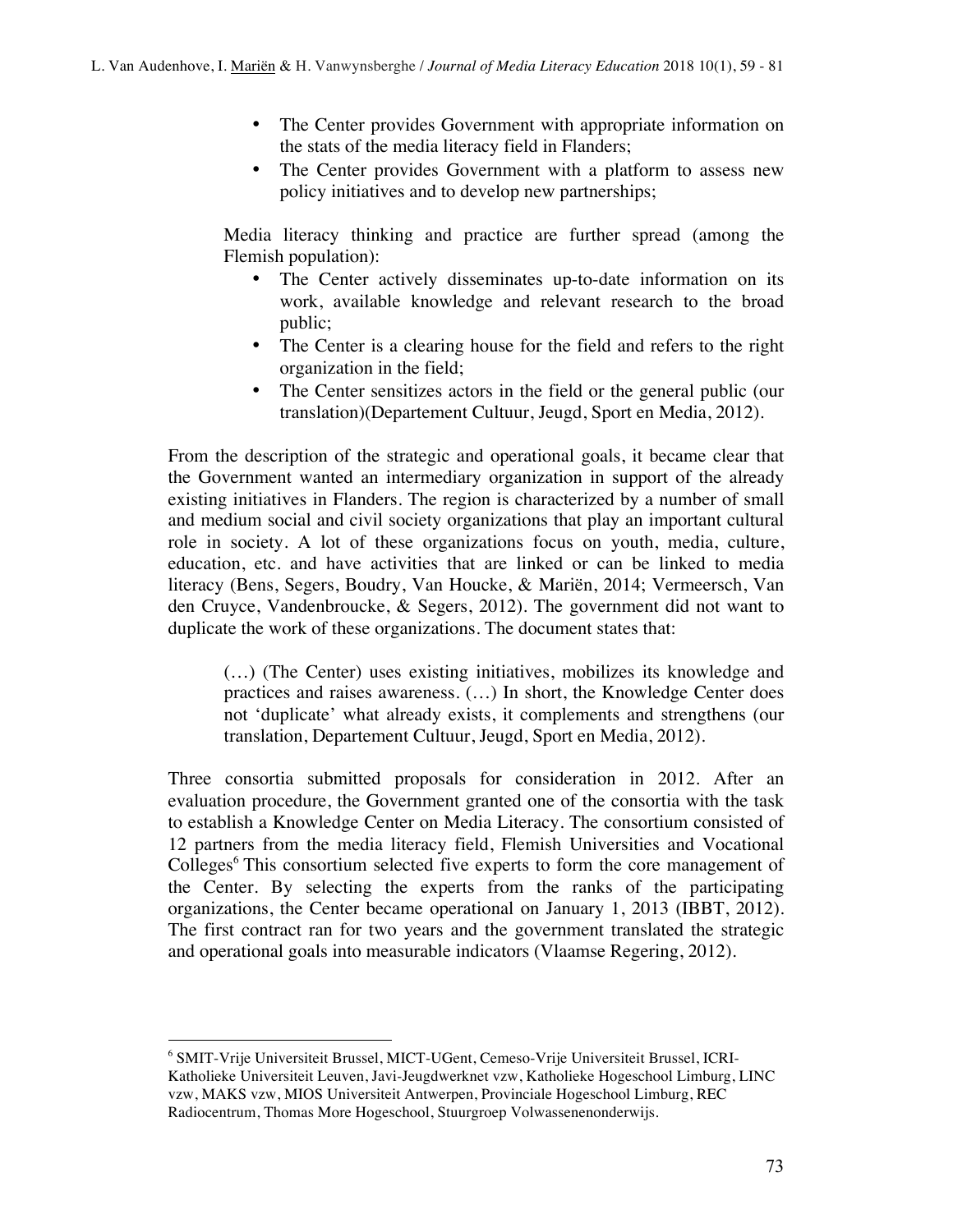**Media Literacy under the Coalition Government Bourgeois I 2014-19**  Moving closer to the present day, a new coalition government Bourgeois I formed in 2014, consisting of the conservative nationalist party N-VA, the Christian Democrat party CD&V and Open VLD, the liberal party. This government's term started in the fall of 2015. The Flemish Government Agreement 2014-2019 only briefly mentioned media literacy and the role of the Knowledge Center for Media Literacy:

Media literacy and digital literacy are essential. We will close the digital divide. Also, vulnerable groups in society should have appropriate access to media and should be media literate. (…) Media users should acquire the necessary skills to be able to use (social) media. The Knowledge Center for Media Literacy should be able to develop a coordinated approach in collaboration with partners in the field and with policy domains such as education, welfare and culture' (our translation, Vlaamse Regering, 2014a).

However, in its Policy Note 2014-19, in which the new Minister of Culture, Media, Youth and Brussels, Sven Gatz, of the liberal party Open VLD, set out his views on media policy. In this document, Gatz reaffirmed the importance of media literacy. What is even more, he made media literacy the central theme of his ministry for the five-year term*.* The document puts the user squarely in the center of media policy:

The media policy I will deploy, in the first place starts from the user. The user must be able to use media consciously and critically, especially in the current digital broadband era in which the user does not passively receive media, but actively participates in the media. Active use requires accessible and affordable media. I will by way of an appropriate media literacy policy prepare all users for the digital society (our translation, Gatz, 2014).

The Policy Note 2014-19 provisions on media literacy were in line with the Concept Paper Media Literacy of the former government. However, the new minister did not put his accents. Apart from a stronger emphasis on the individual responsibility of the user, the document focused more on future trends and changes in current media landscapes:

With the further development of a proactive and future-oriented Flemish media literacy policy, I want to anticipate emerging trends and new forms of media. The aim is that the Flemish citizen learns to actively and critically engage with the media of today, to prepare for the new media of tomorrow" (our translation)(Gatz, 2014).

The Knowledge Center for Media Literacy was confirmed as a crucial element in the implementation of the policy on media literacy: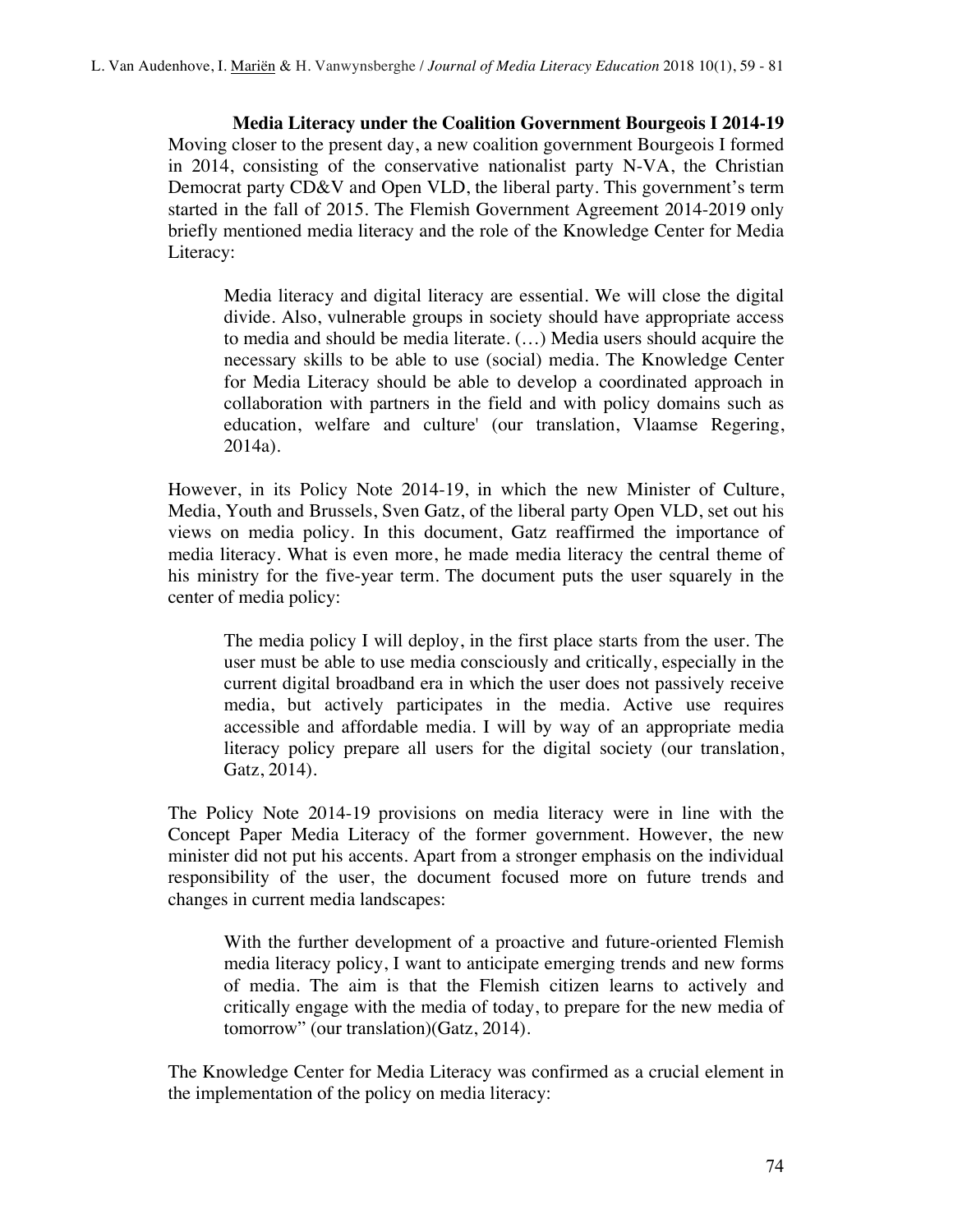To be able to keep up with the fast digitalization and further mediatization of society, media literacy needs to be further developed in the coming years. I will, therefore, give the Knowledge Center for Media Literacy more responsibilities. I will develop the Center into the reference point for media literacy in Flanders. It will take new actions and develop new initiatives, follow up on actual trends and reach out to specific target groups (our translation, Gatz, 2014).

Although this Policy Note 2014-19 was the work of the Minister of Media and Culture, it is reaffirmed that education plays an important role in media literacy. The Knowledge Center—although financially part of the budget of the media ministry—needs to closely work together with the education sector. As in the Concept Brief on Media Literacy, it is confirmed that media literacy is a transversal issue, deeply focused on digital and social media, that needs to be widely supported by different governmental departments and other players (Gatz, 2014).

### **The Public Service Broadcaster's Mandate for Media Literacy, 2016-2020**

In the new Management Contract between the Flemish Government and the public broadcaster VRT, for the period 2016 to 2020, media literacy was again included in the contract. This time, media literacy was framed in the context of the average user becoming more active and in relation to the rising importance of digital media in day-to-day life:

The media user is no longer a passive receiver of programs. He has access to platforms that allow the production and distribution of individual content. He can, and this happens increasingly, exchange content through peer-to-peer mechanisms, give feedback to the public broadcaster VRT, be it positive or negative, which has the potential for an interesting dialogue between media user and media professional" (our translation, VRT, 2016).

Within this context, and given the growing importance of digital media and digital communication in daily life, in the relation between citizens and government, in the economy, health, education, etc., being 'media literate' is an important competence for each Flemish citizen. Media users in all strands of society should be able to use media in a conscious, critical and active way. The public broadcasting service should be aware of this and should contribute to media literacy" (our translation, VRT, 2016).

What actions stem from this mandate? Specific targets and outcomes were less precisely developed in this Management Contract than in previous years. Very generally, the contract states that the VRT '(…) should contribute to the media literacy of Flemish media users' (VRT, 2016). After a few general stipulations, Government expects the VRT to develop its internal Action Plan Media Literacy further*.* The Management Contract does stipulate that the public service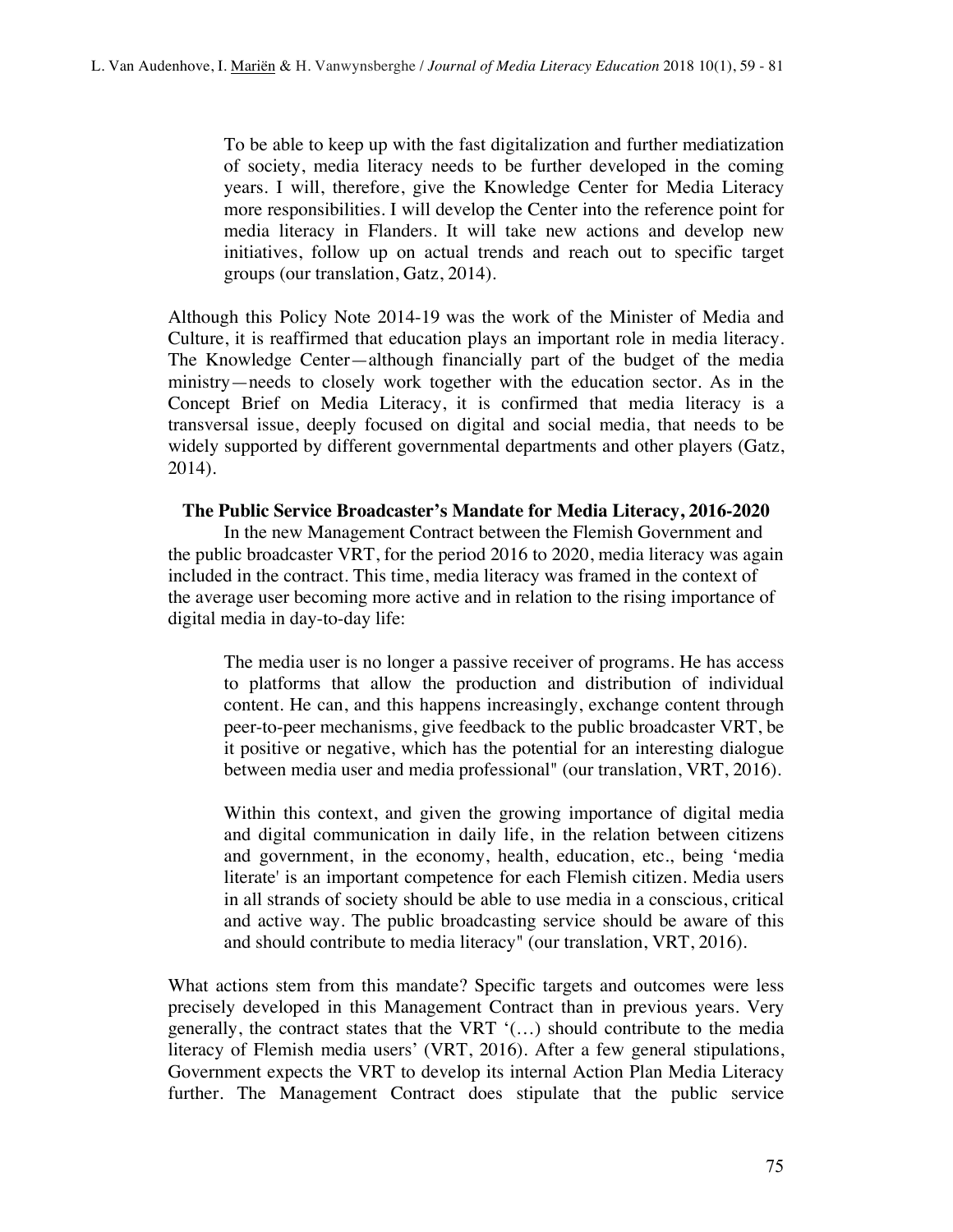broadcaster should consult with and work together with external partners such as the Knowledge Center for Media Literacy (VRT, 2016).

### **The Knowledge Center for Media Literacy – Second Contract**

The first contract organizing the Knowledge Center for Media Literacy ran from 2013 to the end of 2014. The new coalition Government had thus to decide whether or not to prolong the contract—and existence—of the Knowledge Center. As we have discussed, the Minister of Media, Sven Gatz emphasized the importance of media literacy and supported the Knowledge Center in his Policy Note. He even indicated the Knowledge Center could have broader responsibilities*,* noting:

To help the media users to handle privacy consciously, the Knowledge Center for Media Literacy, in collaboration with all partners involved in policy areas such as education, welfare, and youth will get more scope (our translation, Gatz, 2014).

In 2015, a new contract was signed for the period 2015-17 between the Knowledge Center for Media Literacy and the Minister for Media (Vlaamse Regering, 2014b). The new contract was the result of a consultation process between the Flemish Government, the Knowledge Center and the media literacy stakeholders. As part of this process, the Knowledge Center carried out a broad consultation process with the field, which culminated in a White Paper on Media Literacy (Vanhoucke, 2014). The Knowledge Center also formulated its Vision Text 2015-17 in which it sets out its aims and goals for the three year period (Mediawijs.be, 2014). The new contract foresees a stronger coordinating role for the Knowledge Center, expects a stronger collaboration with private industries, puts more emphasis on the public role of the Center, *(*e.g., by way of extensive media campaigns), and expects the Center to play a more prominent role in public debates. The budget was raised from 450,000 euro to 600,000 euro annually. In short, Government is expecting that the Knowledge Center shift from a purely intermediate organization to an organization that is more focused on public outreach and public debate.

## **Conclusion**

As this research demonstrates, media literacy policy in Flanders has shifted over time. Since the mid-2000s, the Parliament—and more specifically individual parliamentarians in the Commission for Media—took the lead in the public discussion of media literacy. Most of these debates were sparked off by discussions on the harmful effects of media on children and youth, on adverse effects of violence in games, on the appropriateness of stricter rules from the Film Rating Authority, or on the problems of opinion formation through the news in digital media.

Ironically, the resulting debates on media literacy did not end in a protectionist attitude towards media, nor in calls for stricter media regulation. Right from the start, parliamentarians and politicians pleaded for an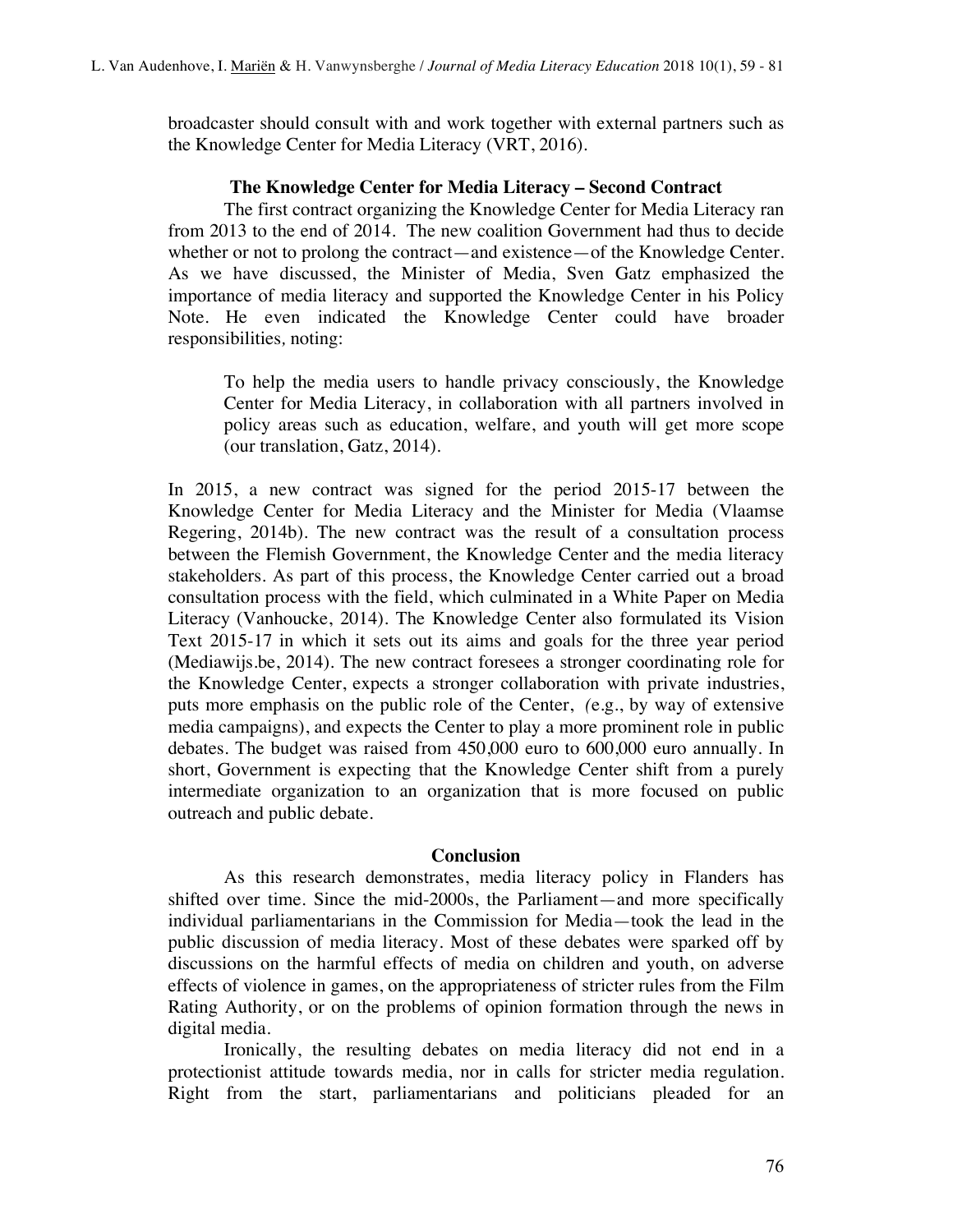emancipatory/empowerment approach to media literacy. The policies later formulated and adopted that same empowerment philosophy. This ambivalent attitude between an initial protectionist reflex and a subsequently more emancipatory approach continues to be part of the current political discussions on media literacy.

The empowerment philosophy seems to be informed by two considerations that emerge throughout all discussions and are also referred to in many of the policies: (1) the realization that a strong and controlling regulatory approach to media in support of the protection of users—more specifically children—is no longer effective in a digital environment; and (2) the belief that the individual is able—in an autonomous and sensible way—to handle and use media individually.

The discussion in Flanders and the position taken in the different policy documents is therefore in line with recent theoretical work on media literacy in the more culturalist tradition, that starts from the autonomy of the public in its relation to media (Buckingham, 2008; Hobbs, 2011b; Hoechsmann & Poyntz, 2012). Media literacy is seen as a way to support and strengthen critical competences of the user in the absence of stringent media regulation (O'Neill, 2010; Wallis & Buckingham, 2013). In both the political discussions as in the policy documents, the protectionist reflex remains much more present than in the often optimistic theoretical work on media literacy. Whereas the UK built their policies on more protectionist interpretations of media literacy (Wallis & Buckingham, 2013), Flanders has taken another position. In the 2008 Policy Brief by the Minister of Media Peeters, media literacy was for the first time mentioned in formal media policy. Emphasis was put on the critical skills a citizen needs to be able to assess information. Later texts and especially the Concept Note on Media Literacy emphasized the creative and communicative skills related to producing and distributing 'user-generated' content. Again this is in line with the 'autonomous,' 'individual' and 'creative' use of media that is often stressed in the empowerment philosophy.

What should be stressed in the Flemish context is that there is less attention to media literacy and citizenship. Often the discussion focuses on social participation and the daily functioning of individuals in society. This participatory approach reflects an awareness that extra initiatives are necessary for more vulnerable and disadvantaged groups in society. In future years, it will be interesting to see whether or not the civic functions of media literacy emerge as a policy priority.

This paper documents how the Flemish Ministers of Media used two central instruments regarding media literacy policy: (1) they set up and financed the Knowledge Center for Media Literacy, (2) they inscribed media literacy in the educational remit of the public service broadcaster VRT. This has resulted in a unique constellation in which media literacy is broadly supported—especially in the Flemish context in which the public service broadcaster plays an important role and has a substantial market share. At first, the Knowledge Center for Media Literacy was mainly seen as an intermediary organization that supports and coordinates existing media literacy initiatives. By inscribing the goal of media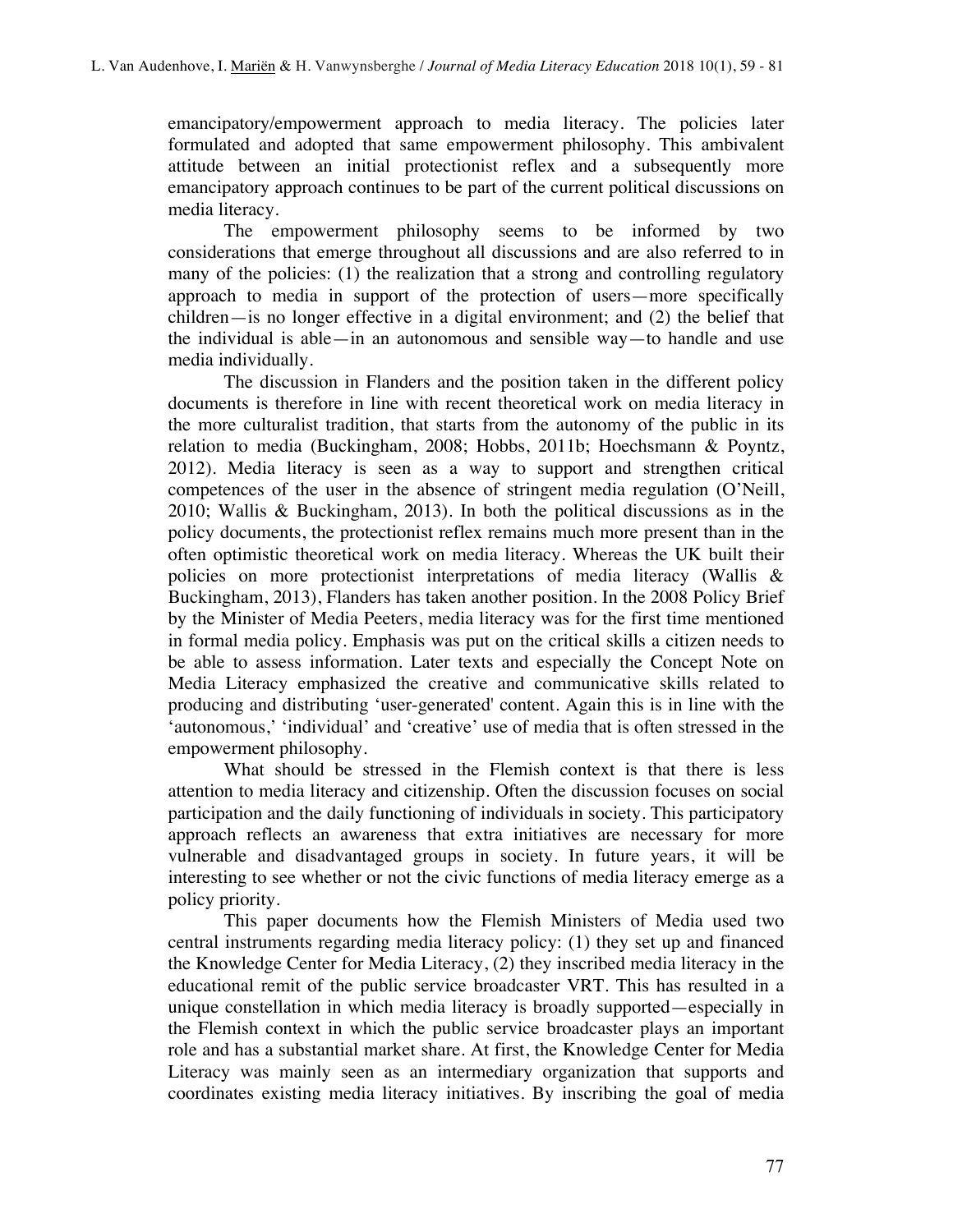literacy in the educational remit of the public service broadcaster, the government ensures that the theme reaches a large audience. Seeing that the public service broadcaster also plays an important role vis-à-vis children through its children channel, this is an important age group that can be specifically targeted.

What is interesting to note is that—at least up until now—support for media literacy crosses party lines. The Resolution of Parliament in support of media literacy has been supported by all larger political parties, except for the ultra-nationalist party. Under three different coalition governments—with different constellations of political parties in the coalitions—there has been support for media literacy. The ministers responsible for media—Peeters from the Christian Democratic Party CD&V, Lieten from the Social Democrat Party sp.a and Gatz from the liberal party, Open VLD—have all supported policies on media literacy. Especially Lieten sp.a and Gatz Open VLD have made media literacy a central theme of their media policies and initiatives.

The case of media literacy in Flanders raises hope for the adoption of national media literacy policies in other countries. Politicians and parliamentarians seem to be well aware of current changes in media and their social consequences. The Flemish case shows that these discussions, which may often focus on the negative consequences, can gradually shift towards empowerment and that different political ideologies can rally around a shared vision for media literacy. This means that media literacy can become a long-term goal that is supported by different political factions and coalitions.

#### **References**

- Bens, J., Segers, K., Boudry, E., Van Houcke, L., & Mariën, I. (2014). Werken aan Mediawijsheid. Veldbeschrijving Mediawijsheid 2013. Retrieved from http://mediawijs.be/sites/default/files/artikels/bestanden/veldtekening\_med iawijsheid\_2013.pdf
- Buckingham, D. (2008). *Media education: literacy, learning, and contemporary culture* (Repr). Cambridge: Polity Press.
- Departement Cultuur, Jeugd, Sport en Media. (2012). Oproep tot het indienen van projectvoorstellen ter inrichting van een Kenniscentrum Mediawijsheid. Vlaamse Overheid.
- Frau-Meigs, D., Velez, I., & Michel, J. F. (2017). Mapping media and information literacy policies: New Perspectives for the governance of MIL. In *Public Policies in Media and Information Literacy in Europe. Cross-Country Comparisons* (pp. 19–88). Oxon: Routledge.
- Gatz, S. (2014). Beleidsnota Media 2014-2019. Vlaamse Regering. Retrieved from https://cjsm.be/media/sites/cjsm.media/files/public/beleidsnota2014- 2019 media.pdf
- Hobbs, R. (2011a). The state of media literacy: A rejoinder. *Journal of Broadcasting and Electronic Media 55*(4), 601 -604.
- Hobbs, R. (2011b). The state of media literacy: A response to Potter. *Journal of Broadcasting & Electronic Media*, *55*(3), 419–430. https://doi.org/10.1080/08838151.2011.597594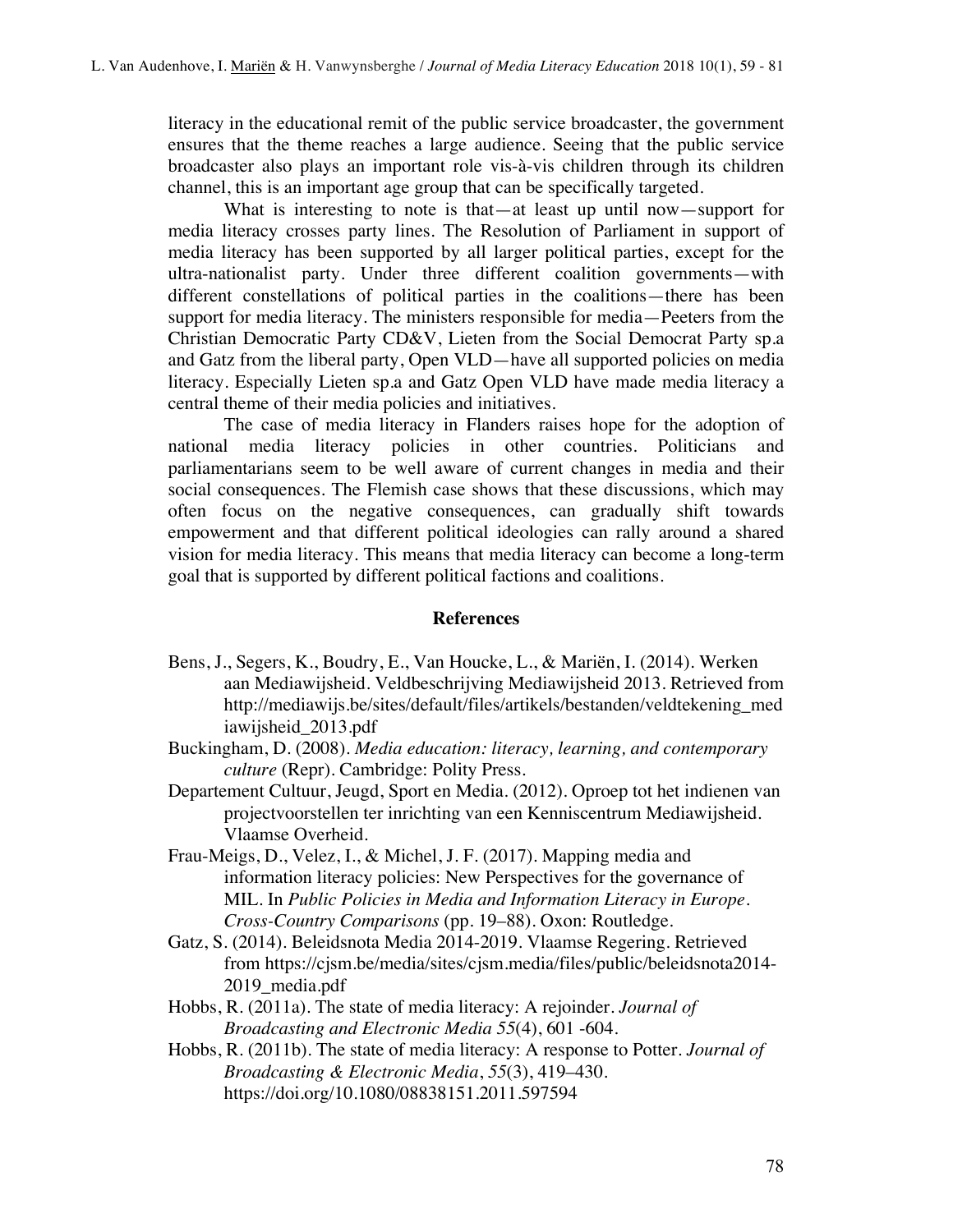- Hoechsmann, M., & Poyntz, S. R. (2012). *Media literacies: A critical introduction*. Chichester: John Wiley & Sons.
- IBBT. (2012). Formulier aanvraag projectsubsidie ter inrichting van een Kenniscentrum Mediawijsheid. IBBT, niet publiek document.
- Jenkins, H. (2006). *Convergence culture: where old and new media collide*. New York: New York University Press.
- Lieten, I. (2009). Beleidsnota 2009-2014. Media. Vlaamse Regering. Retrieved from https://cjsm.be/media/sites/cjsm.media/files/public/beleidsnota2009- 2014\_media.pdf
- Lieten, I. (2011). Beleidsbrief Media. Beleidsprioriteiten 2011-12. Vlaams Parlement. Retrieved from https://cjsm.be/media/sites/cjsm.media/files/public/beleidsbrief2011- 2012\_media.pdf
- Lieten, I., & Smet, P. (2012). *Media Literacy Concept Paper*. Brussel: Vlaamse Regering. Retrieved from http://www.ond.vlaanderen.be/ict/english/Flemish-Media-Literacy-Policy-Plan.pdf
- Livingstone, S. (2004). Media literacy and the challenge of new information and communication technologies. *The Communication Review*, *7*(1), 3–14. https://doi.org/10.1080/10714420490280152
- Marsden, C. T. (2011). *Internet co-regulation: European law, regulatory governance and legitimacy in cyberspace*. Cambridge, UK ; New York: Cambridge University Press.
- Mediawijs.be. (2014). Visie 2015-2017. Vlaams Kenniscentrum Mediawijsheid. Mediawijs.be. Kenniscentrum Mediawijsheid, Intern Document.
- Nikoltchev, S., Cappello, M., Cabrera, F., Valais, S., & Chapman, M. (2016). *Mapping of media literacy practices and actions in EU-28*. Strasbourg: European Audiovisual Observatory.
- O'Neill, B. (2010). Media literacy and communication rights: Ethical individualism in the new media environment. *International Communication Gazette*, *72*(4–5), 323–338. https://doi.org/10.1177/1748048510362445
- O'Neill, B., & Barnes, C. (2008). Media Literacy and the Public Sphere: a Contextual Study for Public Media Literacy Promotion in Ireland. *Reports*. Retrieved from http://arrow.dit.ie/cserrep/15
- Peeters, K. (2008). Beleidsbrief Media Beleidsprioriteiten 2008-2009. Vlaams Parlement. Retrieved from
- http://docs.vlaamsparlement.be/docs/stukken/2008-2009/g1922-1.pdf Potter, W. J. (2013). Review of literature on media literacy. *Sociology Compass*, *7/6*, 417–435.
- Potter, W. J. (2014). *Media literacy* (Seventh edition). Los Angeles: SAGE.
- Vanhoucke, L. (2014). White Paper Mediawijsheid. Aanbevelingen op basis van een sectoranalyse. Kenniscentrum Mediawijsheid. Retrieved from https://mediawijs.be/sites/default/files/nieuws/bestanden/white\_paper\_med iawijsheid\_-aanbevelingen\_op\_basis\_van\_een\_sectoranalyse.pdf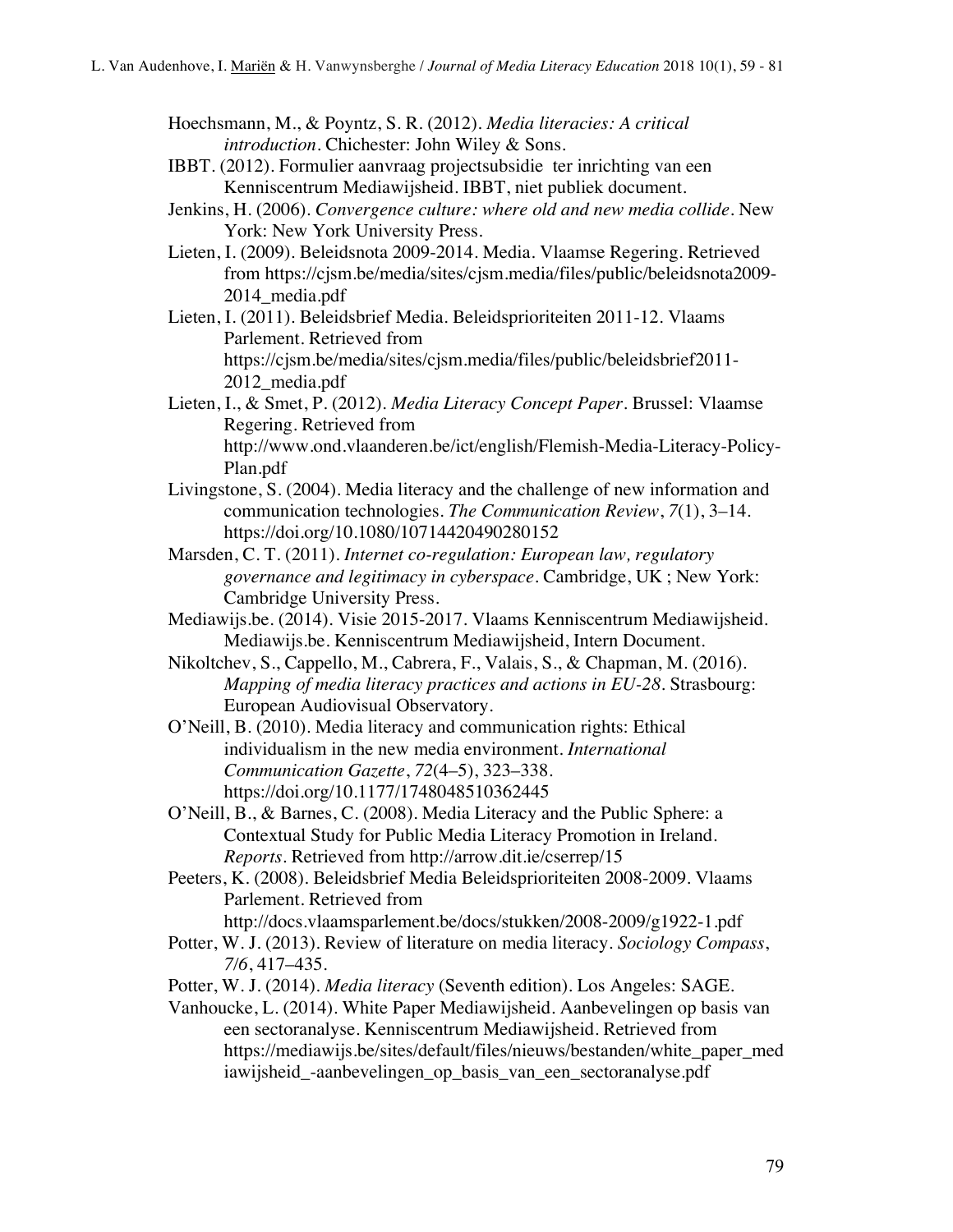Vermeersch, L., Van den Cruyce, N., Vandenbroucke, A., & Segers, K. (2012). Werken aan mediawijsheid in Vlaanderen. Veldbeschrijving, SWOTanalyse van de actoren inzake mediawijsheid en beleidsaanbevelingen. HIVA KULeuven, Cemeso Vrije Universiteit Brussel.

Vlaams Parlement. (2006). Handelingen. Commissievergadering. Commissie voor cultuur, jeugd, sport en media. Zitting 2005-2006. 1 juni 2006. C266 – CUL29. Vlaams Parlement. Retrieved from http://docs.vlaamsparlement.be/docs/handelingen\_commissies/2005- 2006/c0m266cul29-01062006.pdf

Vlaams Parlement. (2008a). Handelingen. Commissievergadering commissie cultuur, jeugd, sport en media. Zitting 2007-2008. 15 mei 2008. C240 – CUL27. Vlaams Parlement. Retrieved from http://docs.vlaamsparlement.be/docs/handelingen\_commissies/2007- 2008/c0m240cul27-15052008.pdf

- Vlaams Parlement. (2008b). Handelingen. Commissievergadering commissie cultuur, jeugd, sport en media. Zitting 2007-2008. 15 mei 2008. C244 – CUL28. Vlaams Parlement. Retrieved from http://docs.vlaamsparlement.be/docs/handelingen\_commissies/2007- 2008/c0m244cul28-15052008.pdf
- Vlaams Parlement. (2008c). Handelingen. Commissievergadering commissie voor onderwijs, vorming, wetenschap en innovatie. Zitting 2007-2008. 20 mei 2008. C249 - OND28. Vlaams Parlement. Retrieved from http://docs.vlaamsparlement.be/docs/handelingen\_commissies/2007- 2008/c0m249ond28-20052008.pdf
- Vlaams Parlement. (2008d). VOORSTEL VAN RESOLUTIE betreffende de ondersteuning van de gamesector in Vlaanderen. Zitting 2007-2008. 5 juni 2008. Stuk 1735 (2007-2008) - Nr. 1. Vlaams Parlement. Retrieved from http://docs.vlaamsparlement.be/docs/stukken/2007-2008/g1735-1.pdf
- Vlaams Parlement. (2009). ONTWERP VAN DECREET betreffende de radioomroep en televisie VOORSTEL VAN DECREET houdende wijziging van de decreten betreffende de radio-omroep en de televisie, gecoördineerd op 4 maart 2005, wat de ondertiteling, de Vlaamse Gebarentaal, de audiobeschrijving en de auditieve ondertiteling betreft HOORZITTING VERSLAG namens de Commissie voor Cultuur, Jeugd, Sport en Media uitgebracht door de heren Jurgen Verstrepen en Paul Delva Stuk 214 (2008-2009 - Nr. 3 - 6 februari 2009. Vlaams Parlement. Retrieved from http://docs.vlaamsparlement.be/docs/stukken/2008- 2009/g2014-3.pdf
- Vlaamse Regering. (2009). De Vlaamse Regering 2009-2014. Een daadkrachtig Vlaanderen in beslissende tijden. Voor een vernieuwende, duurzame en warme samenleving.
- Vlaamse Regering. (2012). Subsidieovereenkomst 2013-2014 tussen de Vlaamse Gemeenschap en iMinds vzw met betrekking tot het Vlaams Kenniscentrum Mediawijsheid. Vlaamse Regering, niet publiek document.
- Vlaamse Regering. (2014a). Regeerakkoord Vlaamse Regering 2014-2019. Vertrouwen, Verbinden, Vooruitgaan. Vlaamse Regering.